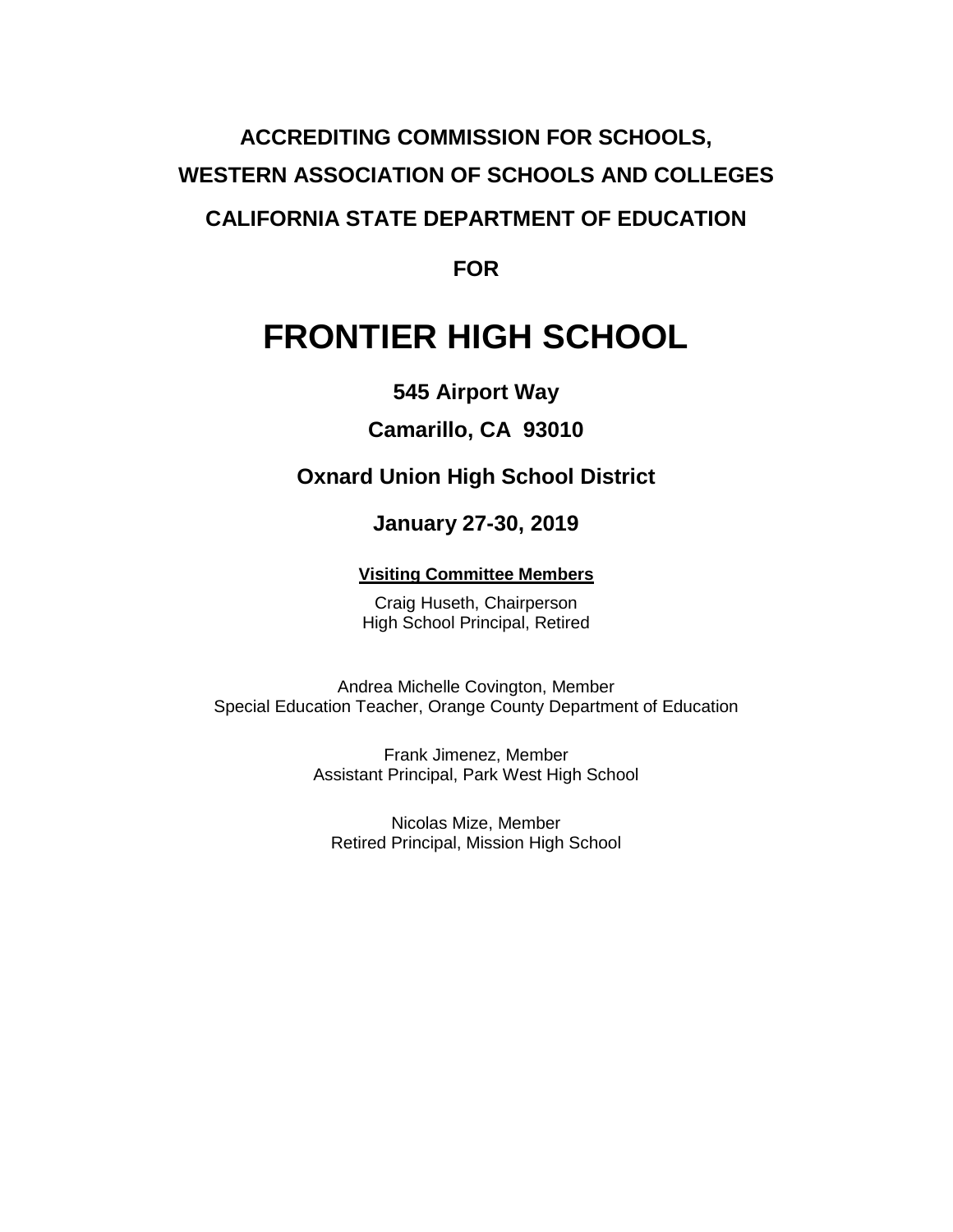# **Preface**

Frontier High School's self-study process has been ongoing since the 2013/14 selfstudy visit. The previous Principal met with the previous WASC coordinator and the FHS leadership team on a monthly basis to ensure that the recommendations of the report were being monitored and implemented. The former WASC coordinator worked with the entire staff to prepare for the 2016/17 mid cycle follow-up. During this time, the leadership team and home groups continued to meet monthly while focus groups met bi-monthly.

In 2017/18, the principal and WASC coordinator met on a weekly basis to discuss the WASC process and to exchange ideas. The principal continued to meet with the leadership team once a month to continue the self-study process. Home groups and focus groups were updated to reflect changes within the campus staff and to ensure diverse staff participation and collaboration in each focus group. The FHS leadership team meets the first Tuesday of every month with additional meetings to address immediate needs. The second Tuesday of every month is a faculty meeting where all staff are informed about WASC. The third Tuesday is dedicated to home groups to address specific issues, techniques, and/or strategies in the core. Focus groups meet on the first and third Thursday of every month and for the past two years during half days.

The staff, home groups, SSC, and parent liaison contacted parents and guardians during the WASC process for additional input. Home groups focused on including students in the WASC process through surveys, classroom discussions, and writing assignments focusing on ways to improve their experiences and education. The new homeroom class has continued the open dialogue and pressed it further to create an atmosphere where students feel comfortable talking about the strengths and weaknesses; how to improve the school and what they would like to participate in.

The evidence indicates that Frontier has major strengths as well as areas for growth. Frontier's new trimester system has led to an increase in the number of graduates to a 4 year high of 142 in 2017/18. The trimester system led to a 5 year low of 21 dropouts. The trimester system led to fewer discipline issues and lower suspension rates. The trimester system, based on data from the student survey, has given students a belief that they can graduate.

Positive Behavior Interventions and Strategies (PBIS), along with homeroom, has helped build school spirit by focusing on the positives. Evidence is seen in the lower discipline rates and the ability to move from a 4-minute passing period to a 3-minute period without an increase in tardiness or tardy related discipline.

Frontier has worked to create a college and career culture. All Frontier students are provided access to take the SAT or PSAT for free. Homerooms regularly discuss college skills, deadlines, majors, and scholarships. Colleges, military recruiters, and job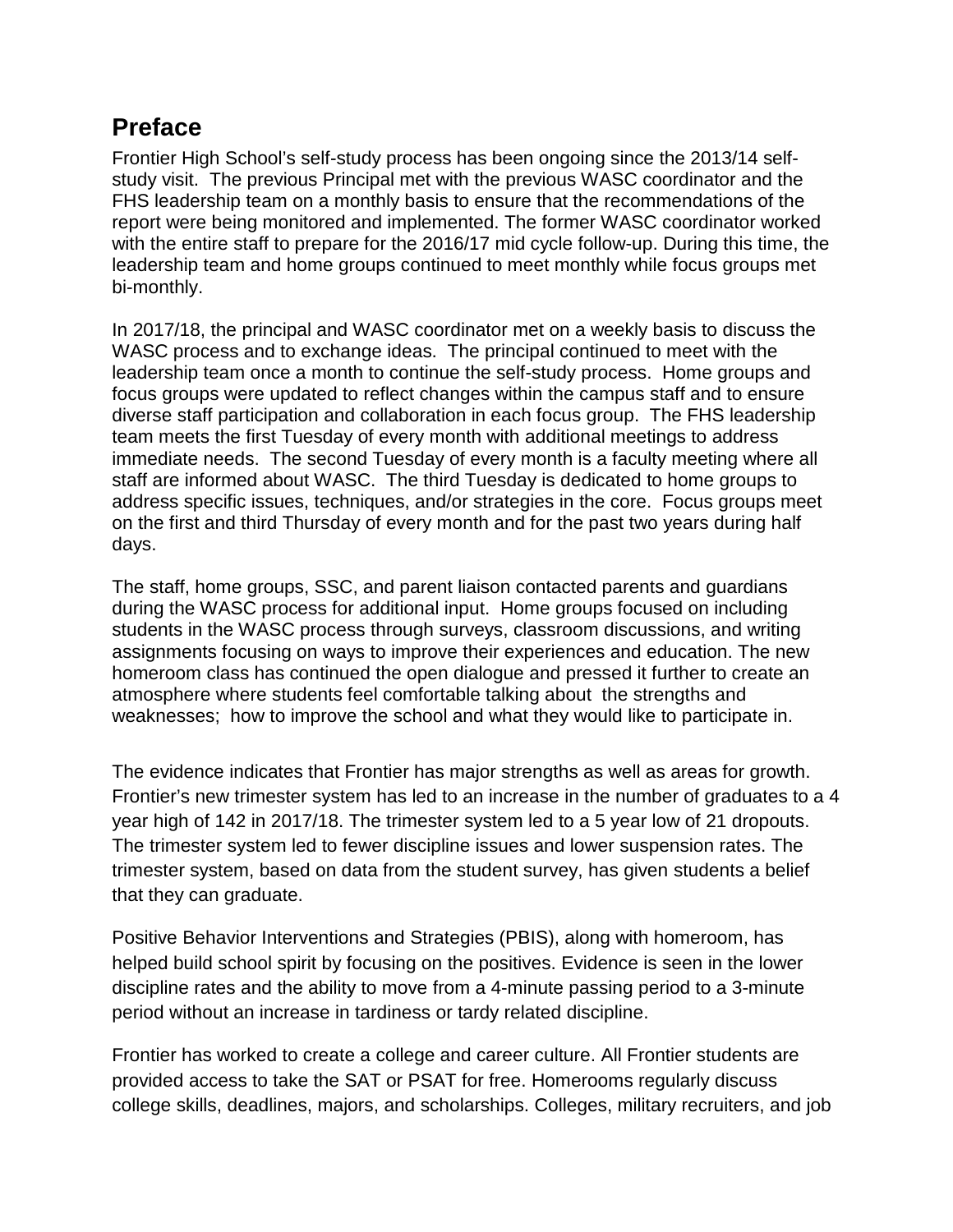programs are regularly on campus to promote their programs and to connect students with next steps. The district and FHS have reached out to parents to answer questions about college and to promote workshops. Frontier's master schedule includes an increased number of A-G classes.

One of Frontier's major strengths is access to, and amount, of technology available to teachers and staff. With more than 11 laptop/Chromebook carts, FHS has increased technology on campus. The availability of technology has led to more staff implementation of technological resources, additional programs, new position (tech coach) and increased professional development opportunities

School-to-home communication continues to be an issue. The school has implemented many new methods of communication since the last self-study. Frontier created postcards that each teacher can send home when a student is excelling in any area. The district and FHS added ParentSquare that allows easy communication between teacher and parent/guardian in their home language. The parent facilitator and the school's administration have conducted workshops to help improve communication which continues to be an area for improvement for FHS.

Frontier needs to improve the student's CAASPP ELA/Math and CAST test scores. The entire FHS staff has worked to update and improve the curriculum and lessons to reflect the change to Common Core. Teachers have worked to give students access to the materials and help students gain familiarity with the new testing administration. Despite Frontier's efforts, the test scores are far below in ELA and math. Low CAASPP scores show the need for more relevant professional development, specialized training, and stronger instructional strategies for struggling students

Frontier has made major changes over the past two years that led to positive student outcomes. The school has seen a drop-in discipline issues, fewer dropouts, higher graduation numbers, more students have passed a CEC course and a new trimester schedule. Work continues to be done to implement Common Core, prepare students for the CAASPP and next the CAST and improve parent/guardian communication.

#### **Preliminary Critical Student Needs**

The FHS preliminary critical student needs or areas for growth are;

● Students need to improve in reading, writing, and English skills across all disciplines.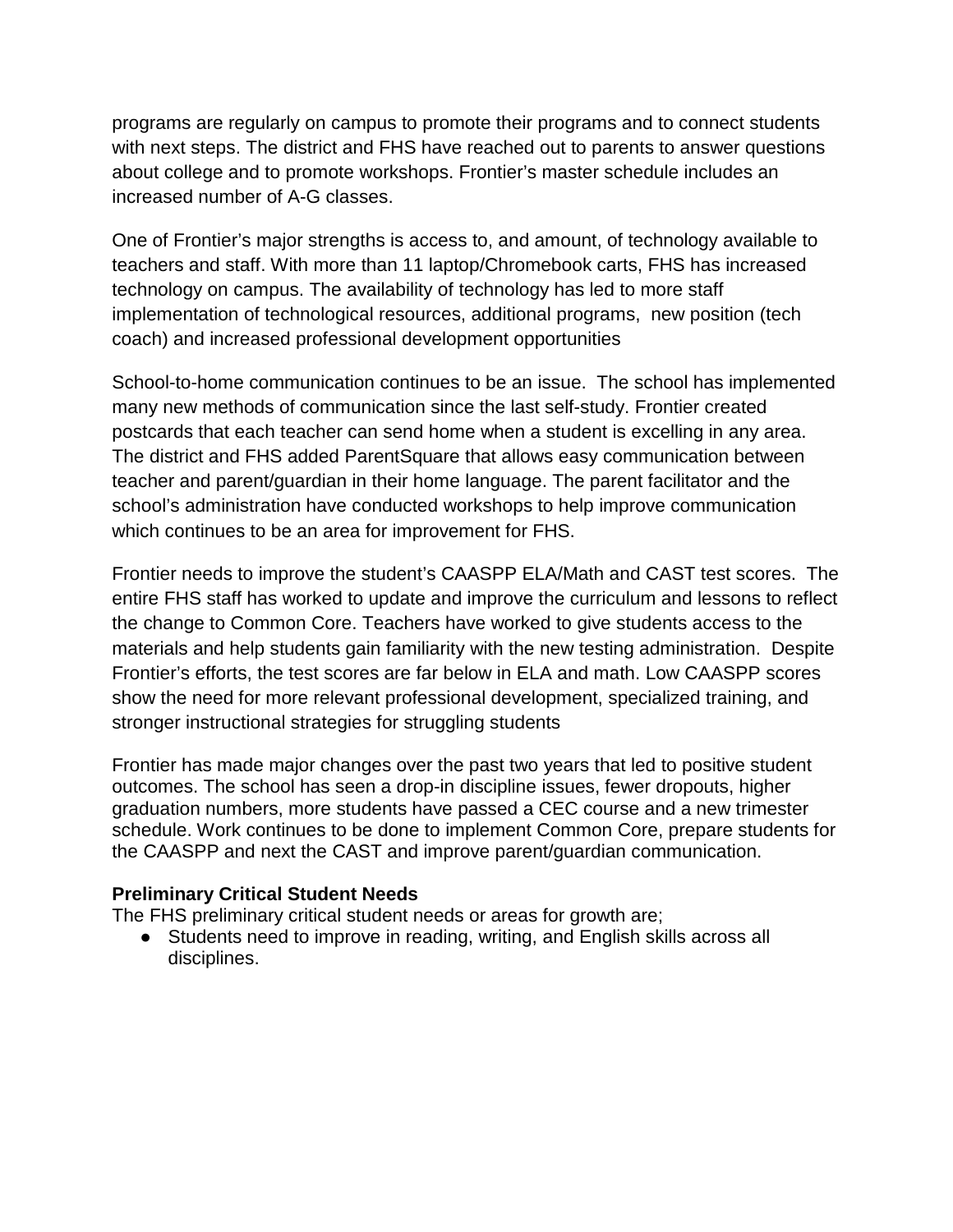- Students need to improve mathematics skills, specifically the ability to explain their reasoning along with concepts.
- Students need to continue to develop 21st century skills with an emphasis on tech and computer skills as well as the ability to apply them.

### **Important Questions To Be Discussed In The Focus Groups**

- How does FHS increase test scores (CAASPP, PSAT, SAT)? Specifically, in Math and English.
- How does FHS improve the technological skills of our students?
- How does FHS reduce the number of suspensions?
- How does FHS reduce the number of Ds and Fs?
- How can FHS communicate with students and parents more effectively?

### **Schoolwide Learner Objectives**

**G**ain literacy and communication skills in all disciplines

**R**each for higher education and training for today's rapidly changing global economy

**A**pply mathematical concepts, science, and technology to solve real life problems

**D**evelop personal and civic responsibility

# Chapter I: Progress Report

### **Significant Developments**

### **1. Administrative Leadership and Staff Changes:**

Oxnard Union High School District experienced a major change in administration with the Superintendent leaving in fall the of 2015. Temporary replacements finished out the 2015-2016 academic school year before a new Superintendent was hired

A major change was the retirement of the FHS principal at the end of the 2016/17 school year. He was principal for 20 years. The current principal was hired for the 2017-18 school year. There have been three self-study coordinators in the last 6 years.

### **2. Calendar**

FHS moved from a traditional semester schedule to a trimester schedule, implemented in 2017-18, which allows students to earn 82.5 credits a year when previously students could earn 60.

### **3. PBIS and PRIDE**

Positivity is the focus of PBIS, Positive Behavioral Interventions and Supports. PBIS was implemented on all campuses in the Oxnard Union High School District in the fall of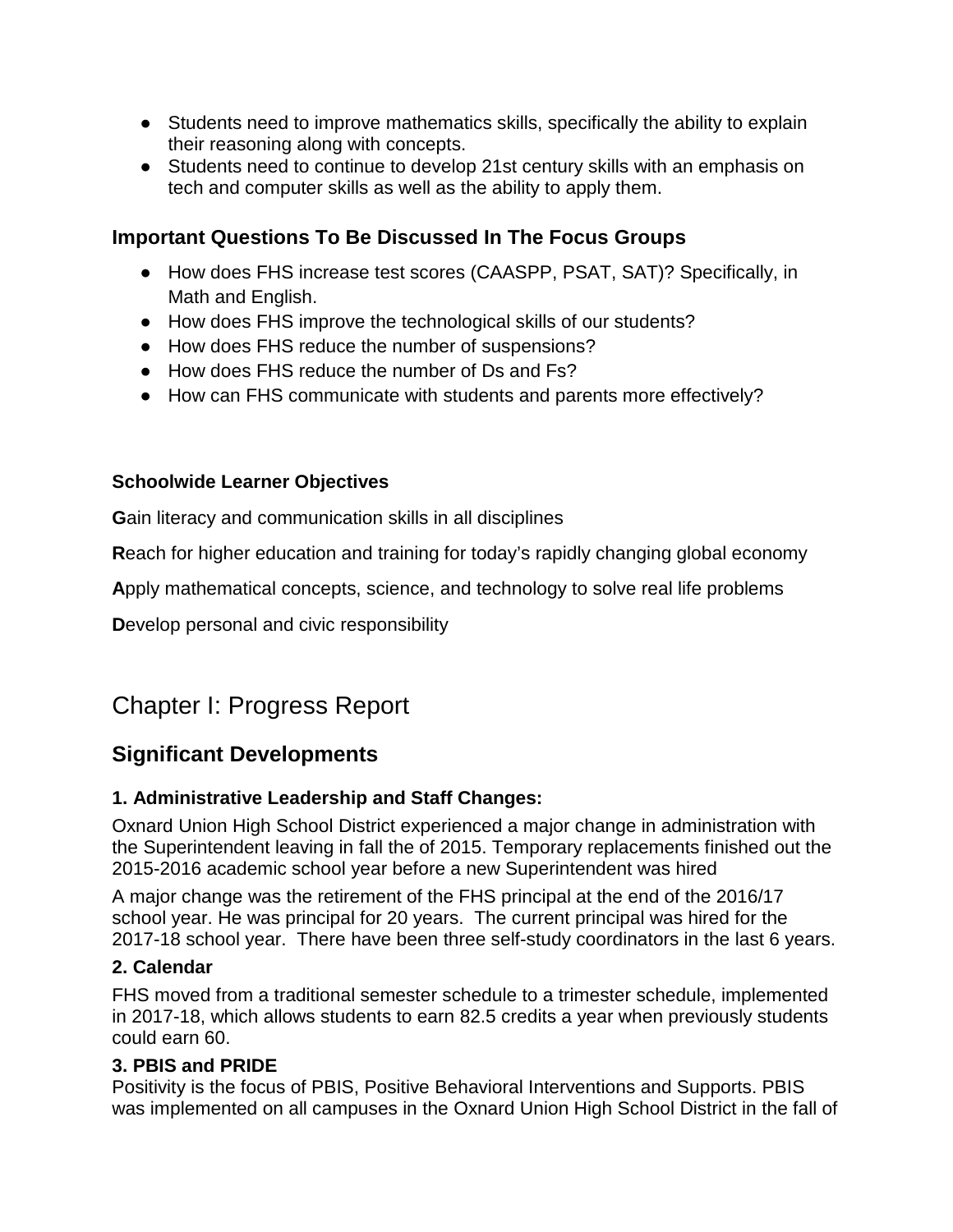2016. The program focuses on changing the culture and climate of the school community by concentrating on positives, rather than negatives. The PBIS team, works with the FHS staff, to develop positive solutions to everyday problems/ behaviors and to create an environment where students feel welcome and supported. The FHS staff developed a PBIS guideline for students and faculty to follow that is designed to promote success and positivity, known as

### **P.R.I.D.E.**

- ➢ **P**erseverance
- ➢ **R**esponsibility
- ➢ **I**ntegrity
- ➢ **D**ignity
- ➢ **E**mpowerment

### **4. CAHSEE to CAASPP and Common Core**

One major change that affected curriculum and assessment in the English and Math departments was the elimination of the California High School Exit Exam (CAHSEE), and the implementation of the California Assessment of Student Performance and Progress (CAASPP). English and Math departments are working to implement common core state standards and to integrate CAASPP testing strategies. Teachers have collaborated to identify skills and testing strategies necessary for the exam.

### **5. Technology**

In the spring of 2017, the district and school sites began exploring less costly ways to increase technology. In 2017/18, Frontier's campus began buying and using Chromebooks. To date, FHS currently has 11 total carts made up of 283 laptops and Chromebooks. The Oxnard Union High School District has continued to dedicate resources to strengthen the school's WI-FI network. Each year, bandwidth has increased for greater connectivity.

### **6. CEC Classes**

FHS students access Career Education Center (CEC) classes located across the street from the school. The classes focus on career and technical education. At the start of the 2017-18 school year, the local CEC program worked with FHS administration to develop a school schedule that closely aligned with Frontier's school schedule. CEC classes are offered on Frontier's campus during the regular school day

### **7. Thomas Fire**

On December 4, 2017 California's largest wildfire, at that time, started in the Santa Paula Mountains, just north of the area served by OUHSD. The massive fire burned 281,893 acres over several weeks and destroyed 1,063 homes. Several FHS staff members lost their homes and/or were evacuated during the first week of the fire. FHS and OUHSD were forced to close for 8 days over 3 weeks due to poor air quality and falling ash.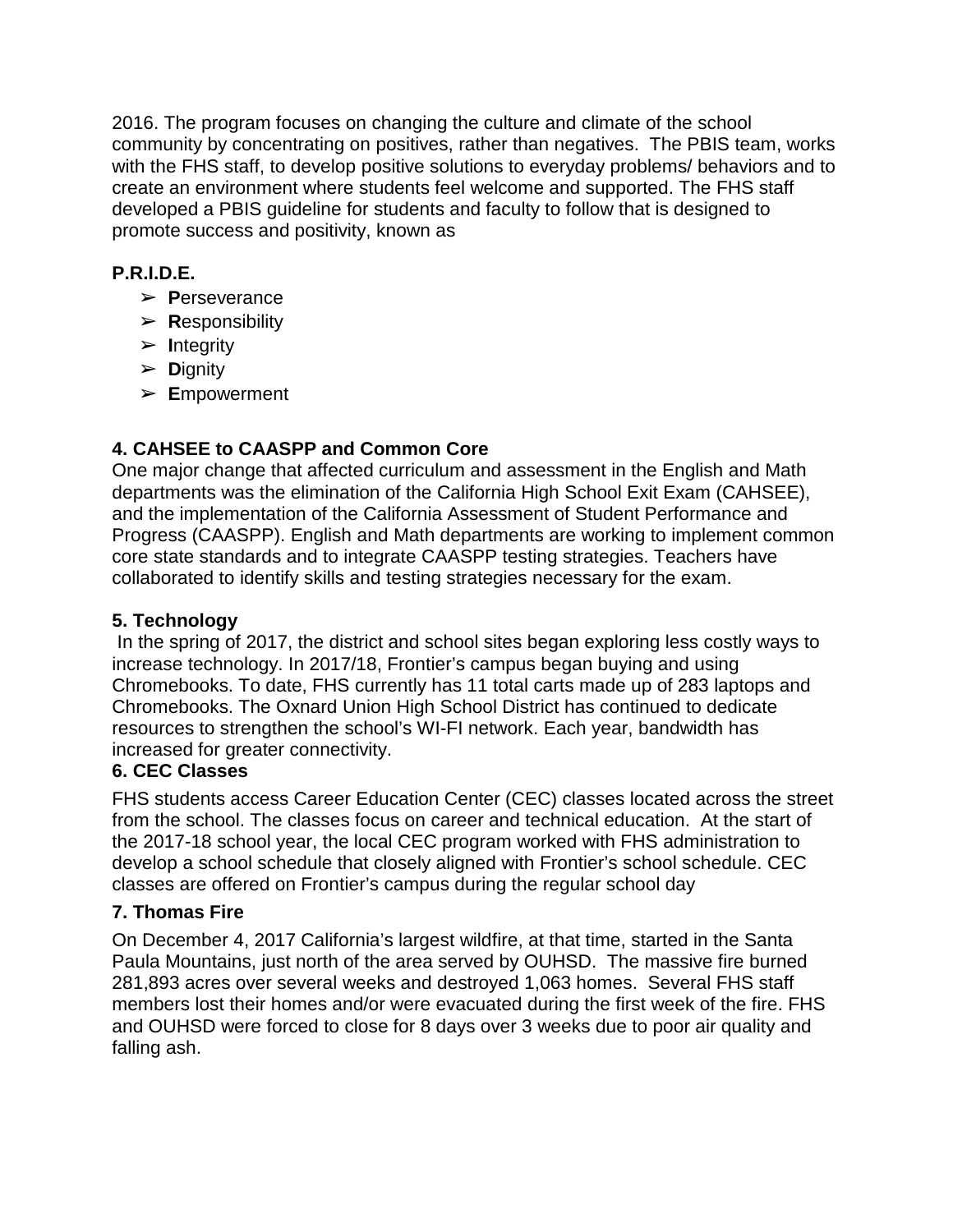**During Frontier's 2016 WASC 2-day mid-cycle, the visiting committee presented the staff with the following Critical Areas for Follow Up.**

#### **1) Increase efforts to prepare students for post-secondary options including, but not limited to college, tech schools, and vocations including the military.**

Frontier High School has increased efforts to prepare students for their post-secondary options. Frontier has worked to make college and career a focal point of instruction and show students that post-secondary education is possible. Frontier teachers wear their college t-shirts or sweatshirts on designated days and students are allowed to wear college team sweatshirts and t-shirts at any time. Military recruiters are routinely on campus and work with the career tech to provide opportunities for the students to enroll in the military. Frontier continues to participate in the district's annual career fair with representatives from over 100 different fields. The new homeroom course spends time each trimester on college and career topics.

Every 12th grade student at Frontier was able to take the SAT free of charge and 10th and 11th graders were able to take the PSAT. The local community colleges have worked with the counseling department to enroll FHS students on campus, walking them through class selection, creating a first semester schedule and assisting them in filling out the FAFSA. 91% of the 2017/18 graduating class enrolled in CC upon their graduation from Frontier. There have been two field trips to local community colleges providing exposure to the college environment. In addition, the Frontier geography bowl team went on a campus tour of UCSB. The counseling department and the parents project outreach group have put on several college informational workshops, as well as a FAFSA workshop.

FHS students can take CEC classes, across the street from the school, as well as on campus. The classes focus on career and technical education. At the start of the 2017- 18 school year, the CEC program worked with FHS administration to develop a school schedule closely aligned with Frontier's school schedule. CEC classes are taught on Frontier's campus during the regular master schedule. Frontier students took advantage of these opportunities and CEC enrollment has increased over the past few years. During the 2016/17 school year, 39 CEC classes were passed. For the 2017/18 school year, a better relationship was created with the CEC program to allow more students to take classes. As a result, the enrollment jumped to 185 CEC classes passed.

Guest speakers from local colleges, the military, job recruiters, trade schools and internship programs are routinely on campus. Teachers have worked with the career tech to have a varied guest speaker program and to have them speak in their class. Guest speakers stay during lunch to meet with students individually and to answer any questions from students. During the annual Back to School night, FHS created a program where the four branches of the military, local trade schools, and the local junior colleges are on campus to meet with both students and parents.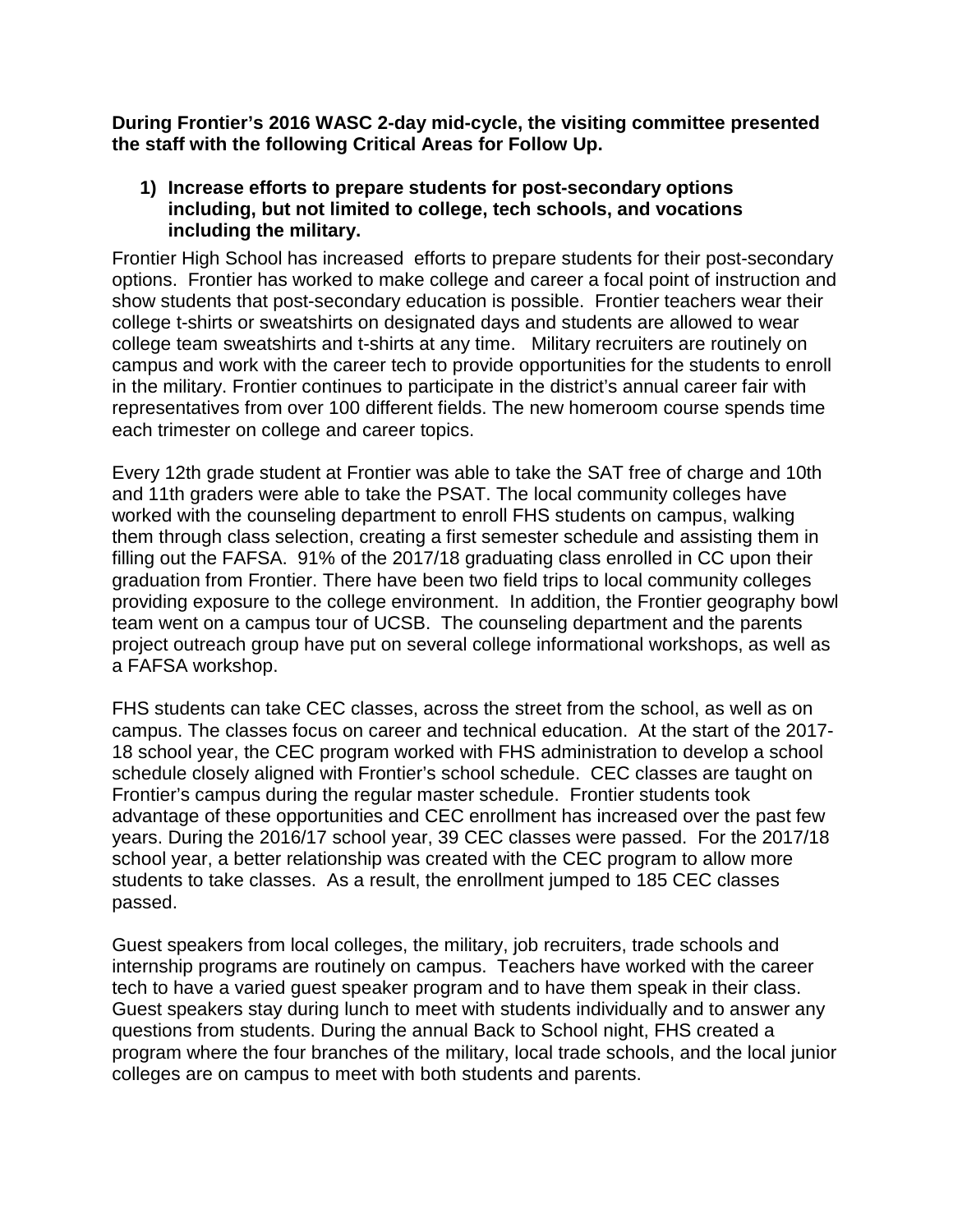The homeroom course allows each teacher to work with their specific group of students to develop options for their post-secondary step. During homeroom, the teacher works to motivate students to think about the next steps and to break down any preconceived notions about college, military or careers. Students are able to work with their teacher to gain access to the opportunities that FHS provides and for the teacher to suggest programs that the student might like. This personal connection with the students gives them an opportunity to try something they might normally miss.

### **2) Establish a systematic data collection process for tracking students after graduation from high school.**

Frontier has created an initial graduation survey that is given to every graduate. FHS is working towards making the survey available online. Frontier is in the early stages of creating a data collection process for tracking graduates after high school. Several teachers have been working on a questionnaire to determine how to roll it out. Currently Frontier is working to solve this issue.

### **3) Explore possibilities of offering students partial credits on a quarter system as an incentive to motivate students to work toward goal of graduation.**

During the 2016-17 school year, a committee was formed to research the possibility of switching the school calendar to a quarter or trimester schedule. The committee met 17 times over the course of the year to develop a trimester schedule. The trimester schedule allows students to earn 82.5 credits in a year when previously they could earn 60. Students are enrolled in a home room course that helps the students adapt to Frontier. Homeroom teachers cover skills that their individual students or classes need to succeed at Frontier. A welcome week was added to foster the positive relationships between homeroom teachers and students.

**4) Collaborate with other schools within the district which are also going through the WASC process to share intellectual resources and ideas in creating an Action Plan which is more concise, streamlined, and user friendly.**

The Frontier WASC coordinator and principal have been in contact with several other high schools within the district to better organize and streamline the Action Plan. The WASC coordinator meets with the WASC coordinators at Channel Islands, Rancho Campana, and Pacifica monthly to share data, best practices, and improve the overall product. The WASC coordinator has met numerous times with the WASC coordinator at Channel Islands and Pacifica High Schools to collaborate on a better WASC process. The entire WASC leadership team is also part of the FHS leadership team and works closely with other departments throughout the district.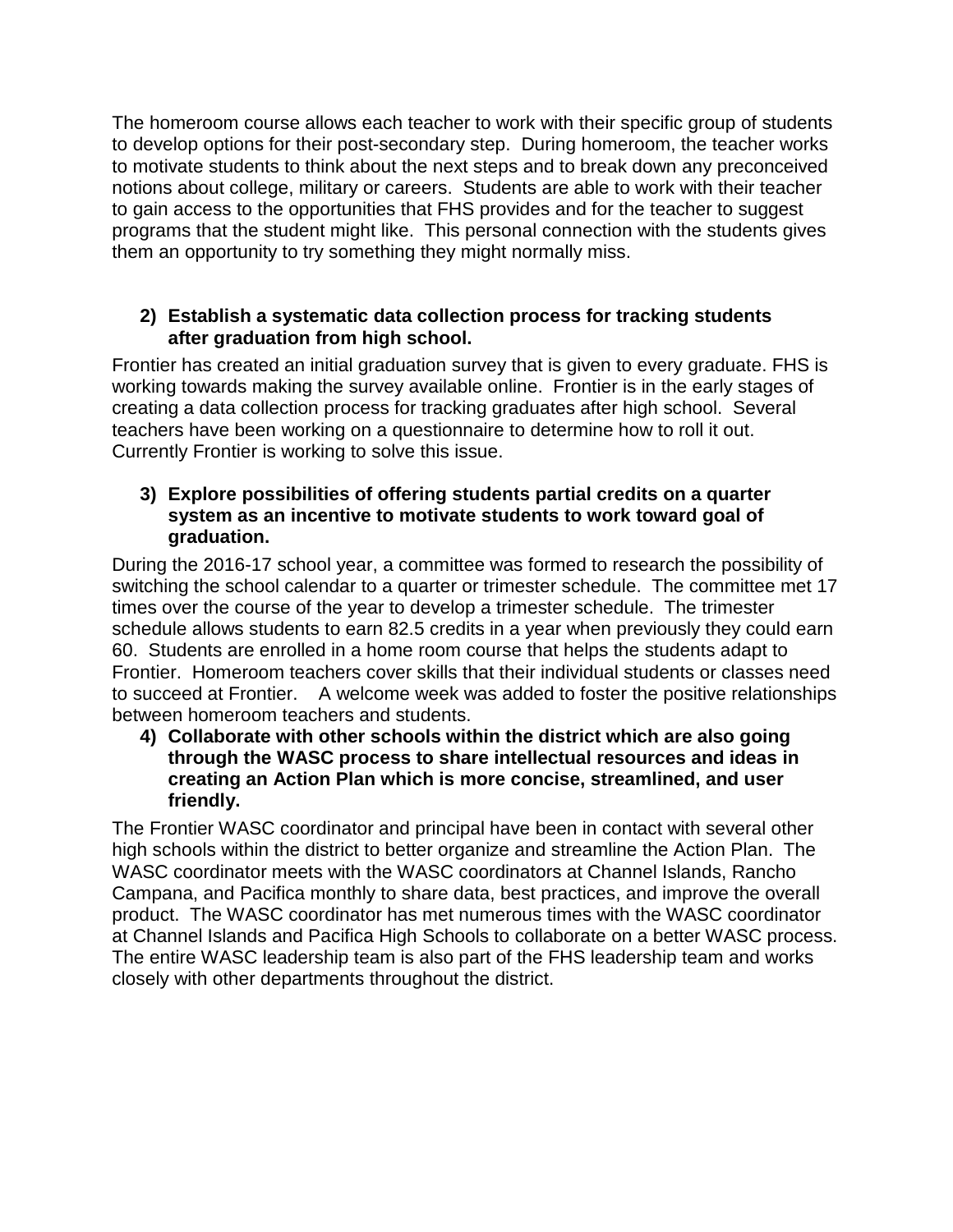# **Chapter II: Student/Community Profile**

Located in Camarillo, California, Frontier High School is the only continuation high school in the Oxnard Union High School District (OUHSD). Frontier High School was established in September of 1972 as a continuation high school. From 1972 to 1974, FHS was located in the first wing of the Rio Plaza Elementary School in El Rio, California. In 1974, the school was moved to the Oxnard Air Force Base (presently the Camarillo Airport), located on the outskirts of Camarillo, California.

OUHSD and FHS serve the populations of Camarillo, Oxnard, Port Hueneme, and the unincorporated areas of El Rio and Somis. FHS draws students from the seven comprehensive high schools, Adolfo Camarillo, Channel Islands, Hueneme, Oxnard, Pacifica, Rancho Campana, and Rio Mesa, within OUHSD. FHS is designed to serve as the OUHSD's primary dropout and retention program for students who are at risk of not graduating. It is an alternative educational school for students who are in need of a temporary or long-term placement due to poor attendance, credit deficiencies, and/or other disciplinary issues.

### **Community of Oxnard**

The city of Oxnard is the largest city in Ventura County with a population of 207,906. Oxnard is approximately 62 miles northwest of downtown Los Angeles and 35 miles south of Santa Barbara. The area encompassed by the incorporated limits of the city of Oxnard is approximately 26.89 square miles. The city of Oxnard encompasses six school districts and a community college, Oxnard College, which is one of three community colleges within Ventura County. In close proximity is a four-year university, California State University, Channel Islands located in the southern adjacent city of Camarillo. The city is home to Naval Base Ventura County, (Naval Construction Battalion Center, Port Hueneme, and Naval Air Station, Point Mugu), which is the largest employer and responsible for 15,000 jobs. The major industry in the city of Oxnard continues to be agriculture.

Oxnard is comprised of 73.5% persons of Hispanic or Latino origin, 14.9% white, 7.4% Asian, 2.9% African American, 1.5% American Indian and Alaskan Native, and 0.3% Native Hawaiian and othser Pacific Islander. 68.2% of Oxnard households report they speak a language at home other than English. 65.6% of the community are high school graduates and 16.2% have a bachelor's degree or higher. The median household income is \$60,621 with a median value of home-owner occupied homes of \$345,800. 16.6% of the community lives below the state-defined poverty level with a 4.5% unemployment rate.

### **Community of Camarillo**

Camarillo is approximately 52 miles north of downtown Los Angeles and 44 miles south of Santa Barbara. The area of Camarillo is approximately 19.53 square miles and extends from the Oxnard plain to the west, the Santa Susana Mountains in the north, the Cornejo Valley to the east, and the Santa Monica Mountains to the south. Camarillo has two school districts, Pleasant Valley School District for elementary and middle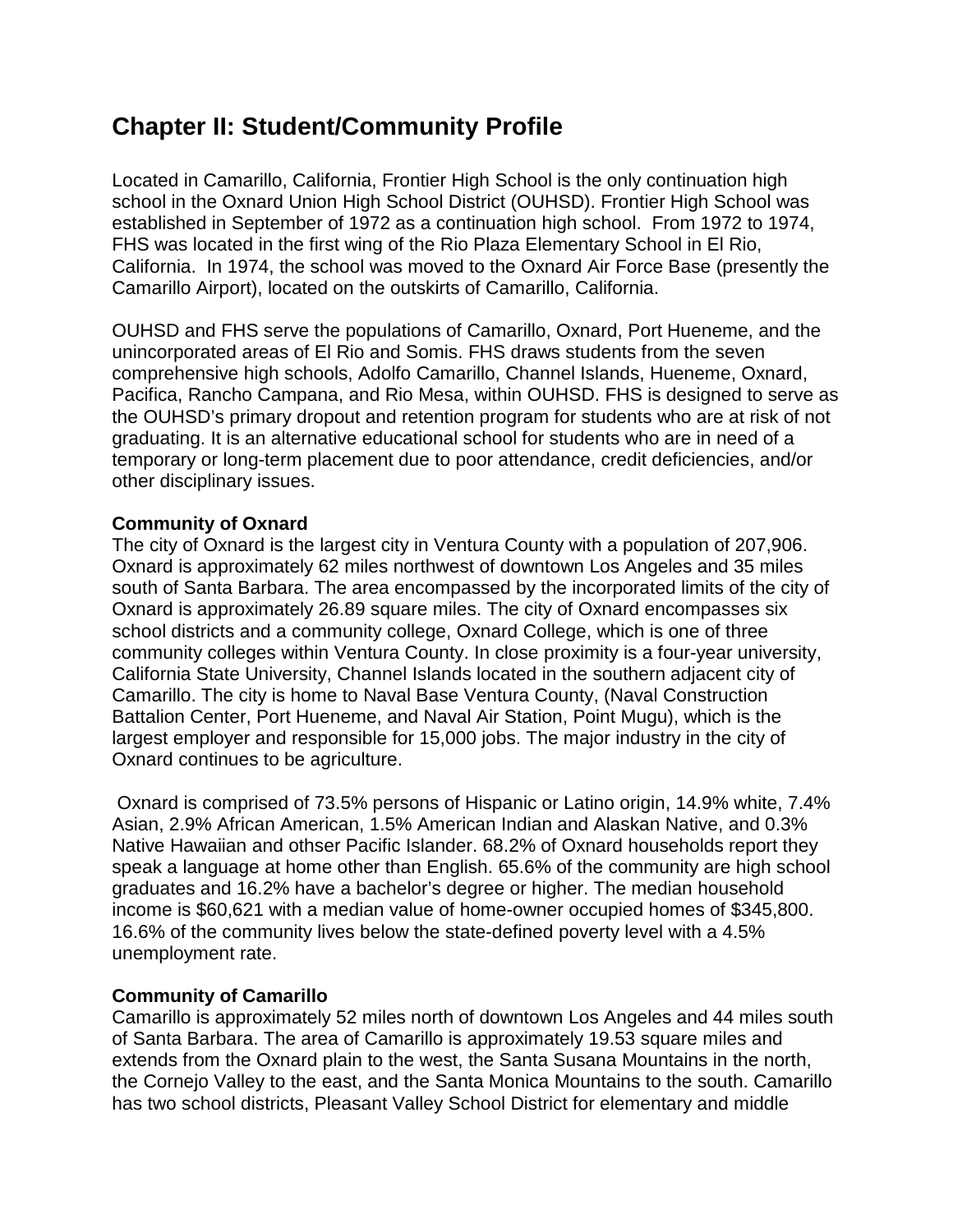school and Oxnard Union High School District for high school. Also located in Camarillo is California State University, Channel Islands. CSUCI is Camarillo's largest employer along with the Pleasant Valley School District and St. John's Pleasant Valley Hospital.

Camarillo has population of 67,845 comprised of 59.5% white, 24.9% Hispanic or Latino, 10.2% Asian, 2.1% African American, and 0.2% American Indian. 92.2% of residents have a high school diploma and 40.4% have a Bachelor's degree or higher. 22.4% of Camarillo households report they speak a language at home other than English. The median household income is \$88,125 with a median value of home-owner occupied homes of \$493,800. 6.2% of the community lives below the state-defined poverty level with an unemployment rate of 2.7%.

| Group                                      | 2013-14 | 2014-15 | 2015-16 | 2016-17 | 2017-18 |
|--------------------------------------------|---------|---------|---------|---------|---------|
| <b>FEP</b>                                 | 38      | 38      | 42      | 31      | 15      |
| <b>RFEP</b>                                | 129     | 119     | 156     | 257     | 251     |
| EL.<br><b>Learners</b>                     | 31%     | 36.70%  | 34.10%  | 34.90%  | 36.3%   |
| <b>Migrant</b>                             | 12      | 12      | 19      | 15      | 11      |
| <b>Special</b><br><b>Education</b>         | 58      | 55      | 53      | 50      | 39      |
| <b>Free and</b><br><b>Reduced</b><br>Lunch | 73%     | 88.7%   | 77.2%   | 90.1%   | 85.5%   |
| <b>Foster</b><br>Youth                     | 10      | 22      | 38      | 24      | 9       |
| <b>Homeless</b>                            | 79      | 107     | 95      | 85      | 89      |

### **Special Programs**

Frontier students come from a variety of high-risk populations. With an English Language Learner population, roughly ⅓ of FHS's population, teachers focus on using ELL strategies in all courses. The English Language Learner population has remained steady; while, there is a drop in FEP numbers. Frontier has seen a rise in RFEP students, which corresponds with the change in requirements for reclassification. With the implementation of the ELPAC, it is unlikely that FHS will see a trend until the test has been administered for several years.

Frontier's Free and Reduced Lunch numbers are high and have fluctuated between 73% and 90% over this self-study. Frontier has been able to qualify all students to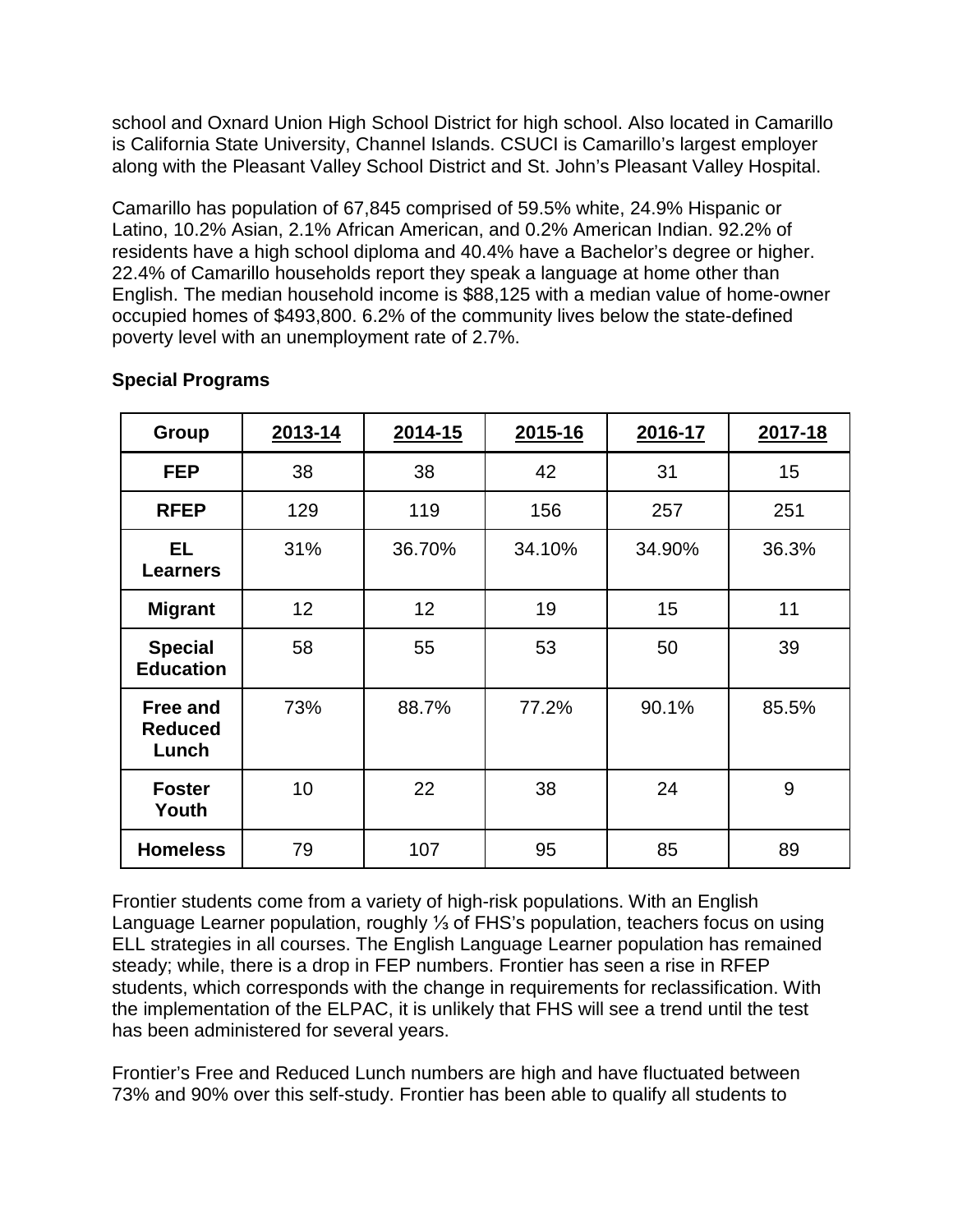receive breakfast and lunch at no charge for the 2018/19 school year. Frontier has seen steady numbers in both homeless, foster youth, and special education students.

### **Student Outcome Data**

|                         | 2013/14 | 2014/15 | 2015/16 | 2016/17 | 2017/18 |
|-------------------------|---------|---------|---------|---------|---------|
| <b>Dropout (FHS)</b>    | 32      | 50      | 46      | 26      | 21      |
| <b>Graduation (FHS)</b> | 152     | 128     | 118     | 135     | 142     |

### **Graduation Rate/Dropout Rate**

Frontier's number of graduates dropped from a high of 152 in 2013/14 to a low of 118 in 2015/16. Frontier had a high number of dropouts during that time. During the 2016/17 school year, Frontier administration reviewed the population and determined what was working and what needed to be updated for students. New classes were implemented, students were encouraged to take CEC courses after school (later these classes were also made available to be taken during the school day,) and a committee was created to look at ways to allow students access to additional classes. Results showed the number of dropouts reduced by half the first year and continued to drop the next year. The number of graduates increased as well, with an additional 17 graduates in 2016/17 and then 10 more the following school year.

#### **Graduation/Dropout Rate by Ethnicity**

|                                                                | 2013/14  | 2014/15        | 2015/16 | 2016/17        | 2017/18 |  |  |
|----------------------------------------------------------------|----------|----------------|---------|----------------|---------|--|--|
| Graduation                                                     |          |                |         |                |         |  |  |
| <b>African Americans</b><br>5<br>$\overline{2}$<br>7<br>3<br>4 |          |                |         |                |         |  |  |
| <b>American Indian</b>                                         |          | $\overline{2}$ |         |                | 0       |  |  |
| <b>Asian</b>                                                   |          | 0              |         | O              |         |  |  |
| <b>Filipino</b>                                                | 5        | 3              |         | $\overline{0}$ |         |  |  |
| <b>Hispanic</b>                                                | 126      | 108            | 101     | 123            | 132     |  |  |
| <b>Pacific Islander</b>                                        | $\Omega$ | Ω              |         | 0              |         |  |  |
| <b>White</b>                                                   | 14       | 11             | 6       | 9              | 4       |  |  |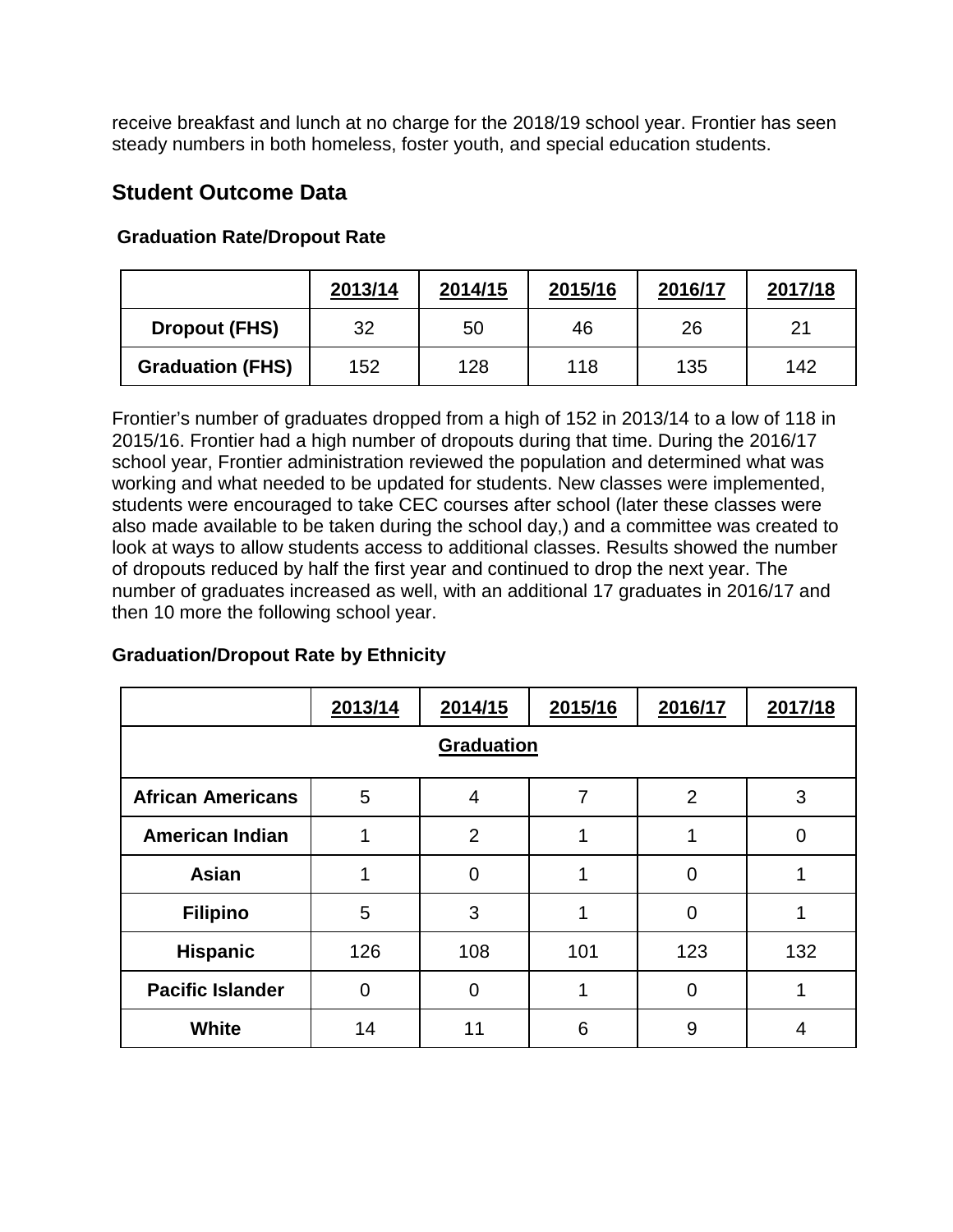| <b>Dropout</b>           |          |                |                |    |    |  |  |
|--------------------------|----------|----------------|----------------|----|----|--|--|
| <b>African Americans</b> |          |                | $\overline{2}$ |    |    |  |  |
| <b>American Indian</b>   | 0        | $\overline{2}$ |                |    |    |  |  |
| <b>Asian</b>             | 0        |                |                |    |    |  |  |
| <b>Filipino</b>          | $\Omega$ | 0              |                | 0  |    |  |  |
| <b>Hispanic</b>          | 28       | 46             | 41             | 23 | 20 |  |  |
| <b>Pacific Islander</b>  | O        | ი              |                | 0  |    |  |  |
| White                    | 3        |                | 3              | 3  |    |  |  |

**Graduation/Dropout Rates by Student Programs**

|                                            | 2013/14        | 2014/15        | 2015/16        | 2016/17        | 2017/18        |  |  |  |
|--------------------------------------------|----------------|----------------|----------------|----------------|----------------|--|--|--|
| Graduation                                 |                |                |                |                |                |  |  |  |
| <b>English Language</b><br><b>Learners</b> | 27             | 36             | 28             | 23             | 23             |  |  |  |
| <b>Foster Youth</b>                        | 1              | 1              | 3              | $\overline{4}$ | 3              |  |  |  |
| <b>Migrant Education</b>                   | $\overline{2}$ | 1              | 5              | 5              | 1              |  |  |  |
| <b>Special Education</b>                   | 8              | 5              | 6              | 11             | 14             |  |  |  |
| <b>Homeless</b>                            | 0              | 4              | $\overline{4}$ | 14             | 26             |  |  |  |
|                                            |                | <b>Dropout</b> |                |                |                |  |  |  |
| <b>English Language</b><br><b>Learners</b> | 9              | 22             | 21             | 5              | 3              |  |  |  |
| <b>Foster Youth</b>                        | 1              | 3              | $\overline{2}$ | 2              | 1              |  |  |  |
| <b>Migrant Education</b>                   | $\overline{0}$ | $\overline{0}$ | $\mathbf 0$    | $\Omega$       | 1              |  |  |  |
| <b>Special Education</b>                   | $\Omega$       | 3              | $\overline{2}$ | $\overline{2}$ | $\overline{2}$ |  |  |  |
| <b>Homeless</b>                            | $\overline{0}$ | 4              | 3              | 4              | 3              |  |  |  |

Frontier's graduation and dropout rates are in line with FHS's student populations. The highest number of dropouts and graduates are Hispanic as most FHS's students are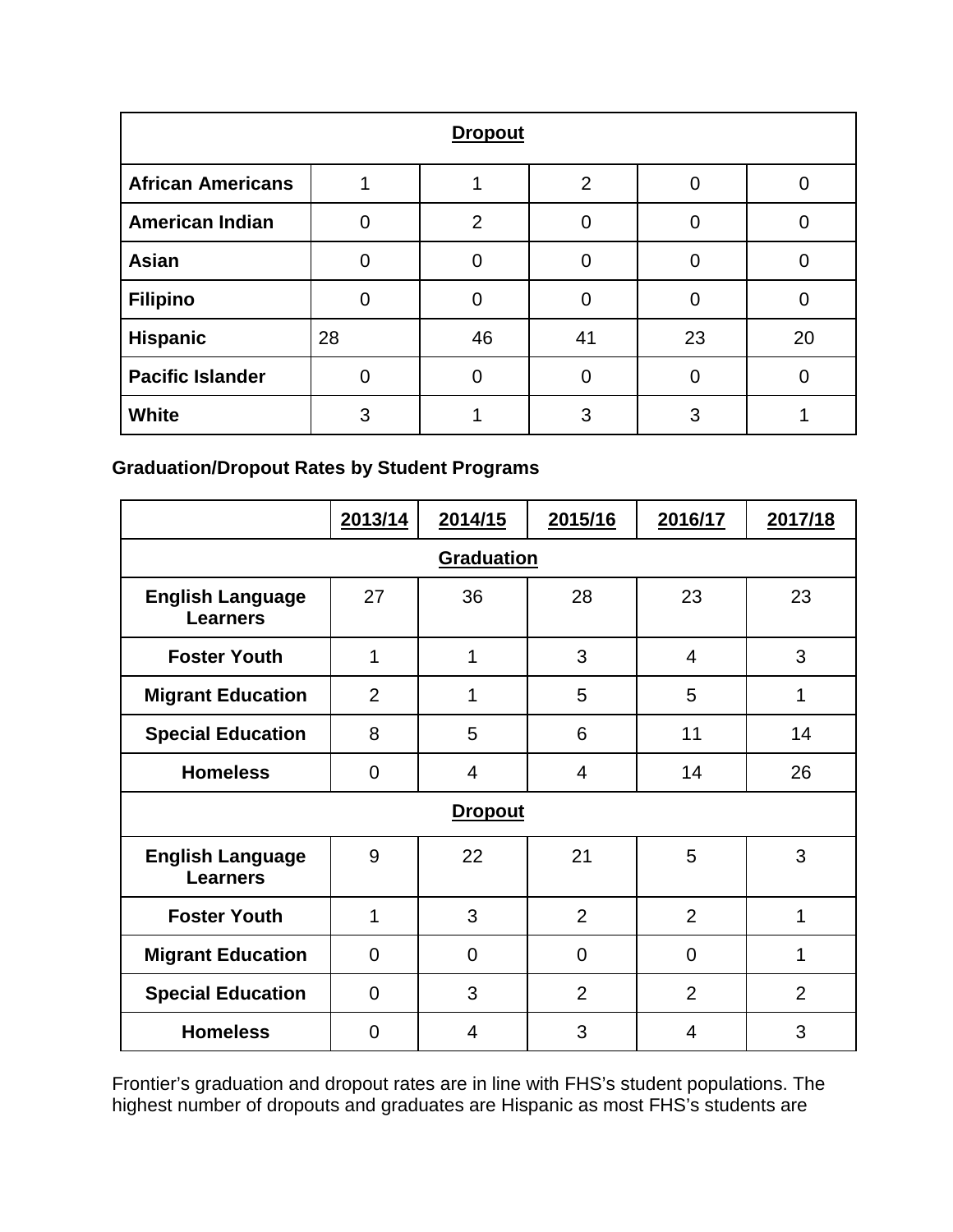Hispanic. The number of homeless and SPED students graduating has increased as FHS worked to ensure that all their rights and needs were met. FHS has seen a decrease in the number of English Language Learners dropouts over the past two years. The migrant and foster youth dropout and graduation numbers are too small to determine a trend.

| <b>ELA-All Students</b>               | 2015 | 2016 | 2017 |
|---------------------------------------|------|------|------|
| Exceeded                              | 1%   | 1%   | 0%   |
| Met                                   | 8%   | 8%   | 4%   |
| <b>Nearly Met</b>                     | 23%  | 26%  | 16%  |
| Not Met                               | 66%  | 64%  | 80%  |
| <b>ELA-English Learners</b>           | 2015 | 2016 | 2017 |
| Exceeded                              | 0%   | 0%   | 0%   |
| Met                                   | 2%   | 0%   | 0%   |
| <b>Nearly Met</b>                     | 11%  | 17%  | 2%   |
| Not Met                               | 84%  | 83%  | 98%  |
| <b>ELA-Economically Disadvantaged</b> | 2015 | 2016 | 2017 |
| Exceeded                              | 0%   | 0%   | 0%   |
| Met                                   | 6%   | 5%   | 4%   |
| <b>Nearly Met</b>                     | 26%  | 23%  | 16%  |
| Not Met                               | 67%  | 71%  | 80%  |
| <b>ELA-Migrant</b>                    | 2015 | 2016 | 2017 |
| Exceeded                              | --   | --   | --   |
| Met                                   | --   | --   | --   |
| <b>Nearly Met</b>                     | --   | --   | --   |
| Not Met                               | --   | --   | --   |
| <b>ELA-SPED</b>                       | 2015 | 2016 | 2017 |

### **CAASPP ELA**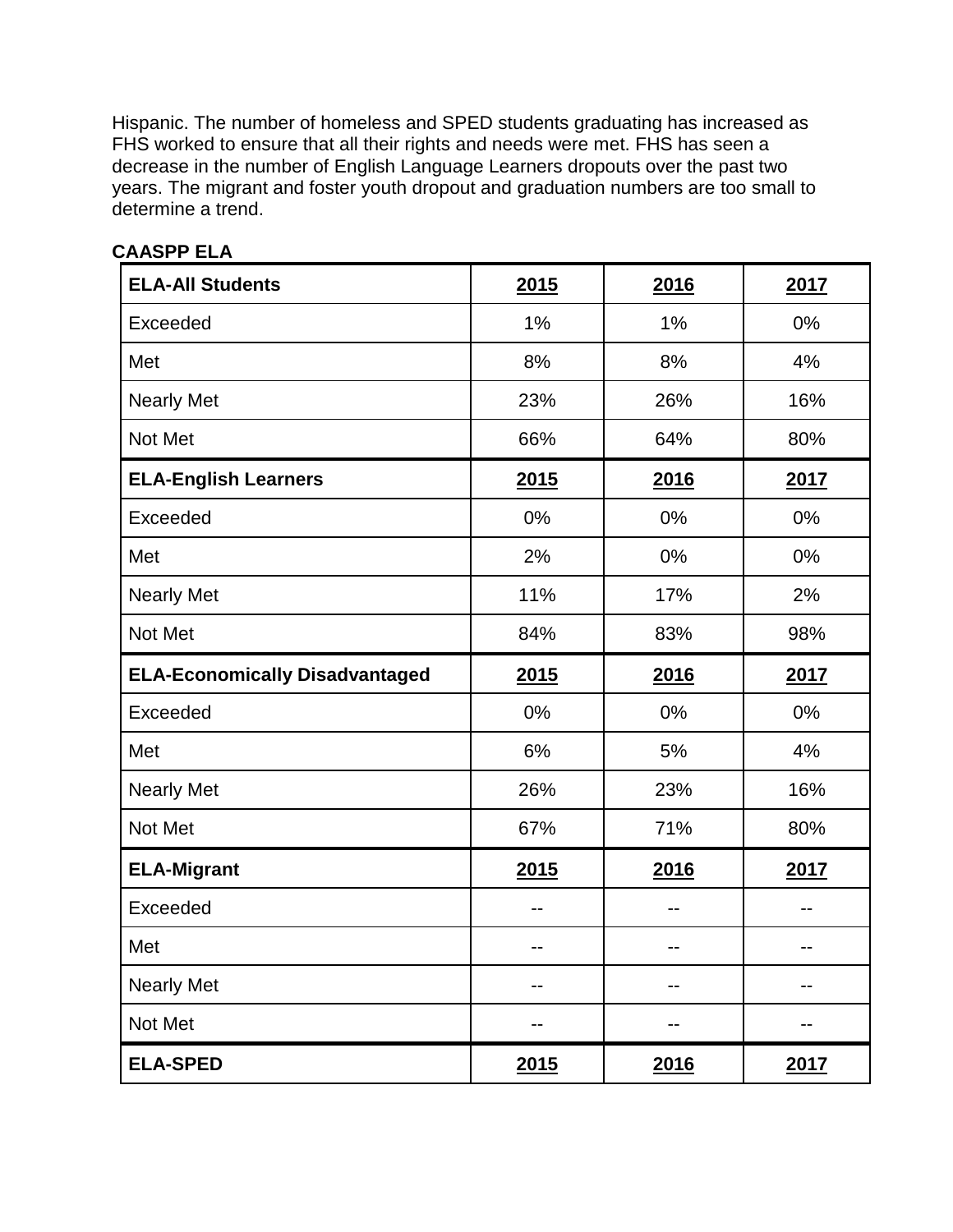| Exceeded                                                                                                                                               |  | 0%  | 0%  |  |  |
|--------------------------------------------------------------------------------------------------------------------------------------------------------|--|-----|-----|--|--|
| Met                                                                                                                                                    |  | 0%  | 0%  |  |  |
| <b>Nearly Met</b>                                                                                                                                      |  | 9%  | 14% |  |  |
| Not Met                                                                                                                                                |  | 91% | 86% |  |  |
| -- Used if less than 10 students were tested the data is too small for statistical accuracy<br>or to protect student privacy, as directed by the state |  |     |     |  |  |

### **CAASPP Math**

| <b>Math-All Students</b>                         | 2015 | 2016 | 2017  |
|--------------------------------------------------|------|------|-------|
| Exceeded                                         | 0%   | 0%   | 0%    |
| Met                                              | 0%   | 1%   | 0%    |
| <b>Nearly Met</b>                                | 5%   | 5%   | 2%    |
| Not Met                                          | 95%  | 95%  | 98%   |
| <b>Math-English Learners</b>                     | 2015 | 2016 | 2017  |
| Exceeded                                         | 0%   | 0%   | 0%    |
| Met                                              | 0%   | 0%   | 0%    |
| <b>Nearly Met</b>                                | 4%   | 0%   | 0%    |
| Not Met                                          | 96%  | 100% | 100%  |
| <b>Math-Economically</b><br><b>Disadvantaged</b> | 2015 | 2016 | 2017  |
| Exceeded                                         | 0%   | 0%   | 0%    |
| Met                                              | 0%   | 0%   | 0%    |
| <b>Nearly Met</b>                                | 5%   | 2%   | 2.5%  |
| Not Met                                          | 95%  | 98%  | 97.5% |
| <b>Math-Migrant</b>                              | 2015 | 2016 | 2017  |
| Exceeded                                         |      |      |       |
| Met                                              |      |      | - -   |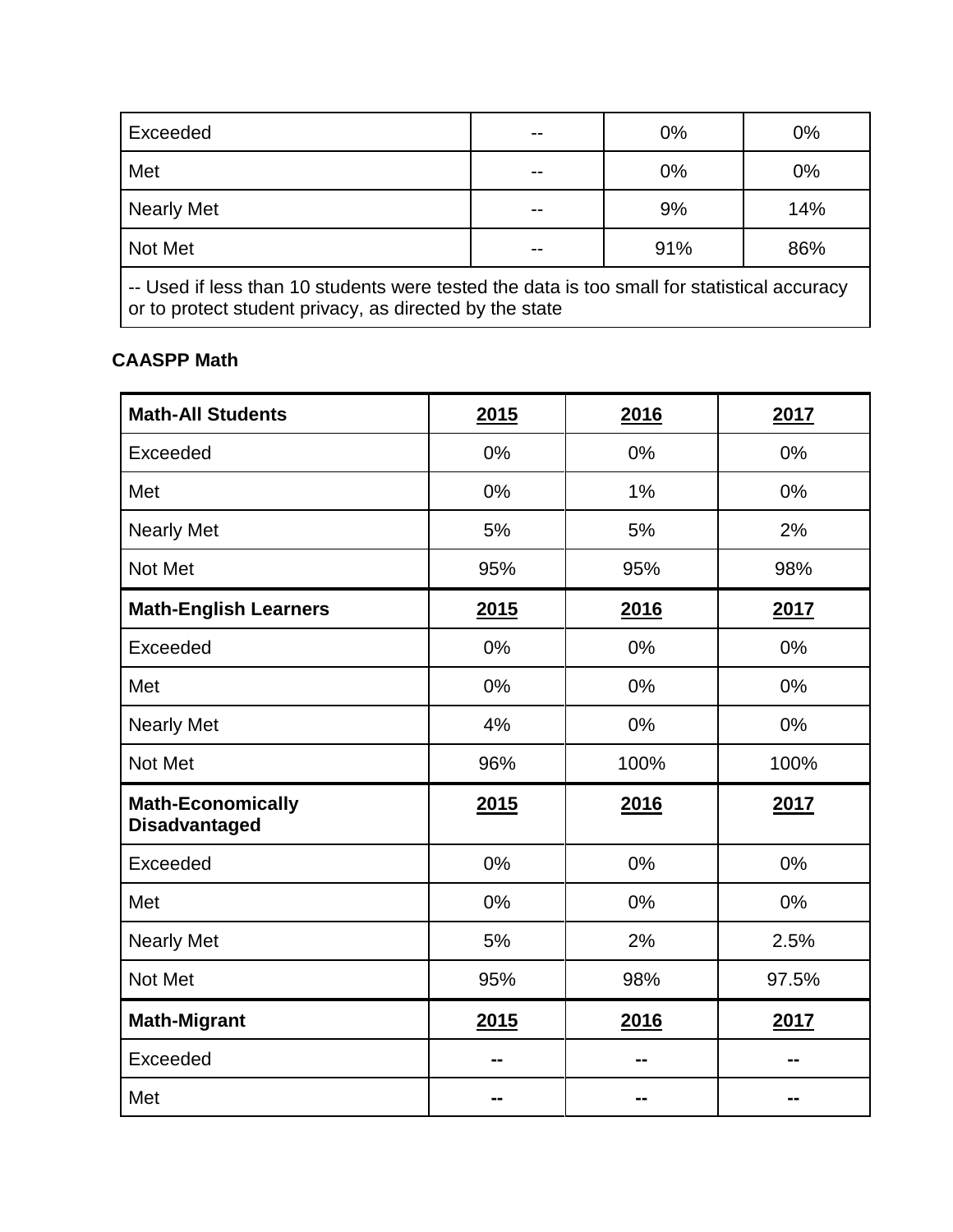| <b>Nearly Met</b> | --            | --    | --    |
|-------------------|---------------|-------|-------|
| Not Met           | --            | --    | --    |
| <b>Math-SPED</b>  | 2015          | 2016  | 2017  |
| Exceeded          | $\sim$ $\sim$ | 0%    | 0%    |
| Met               | $\sim$ $\sim$ | $0\%$ | $0\%$ |
| <b>Nearly Met</b> | --            | 0%    | 0%    |
| Not Met           | --            | 100%  | 100%  |

-- Used if less than 10 students were tested the data is too small for statistical accuracy or to protect student privacy, as directed by the state

CAASPP ELA scores have declined since the test started in 2015. English scores have dropped with gains in the SPED department's English scores. Frontier's Math scores are low across all students.

FHS realizes that this is an area of improvement and must be addressed. In 2018/19, English and Math teachers gave all students the same interim assessment. The teachers worked together and compared results and best practices. The practice served several purposes: students were able to practice the testing system and style, students were exposed to the types of questions they will see and teachers were able to assess where students struggled with content and with the test. Frontier's focus on Common Core throughout the curriculum should improve all student's test scores

In 2017/18, OUHSD required that all twelfth-grade students take the CAASPP Science (CAST). Scores for the CAST were not readily available for the self-study report, but Frontier continues to monitor and assess the skills of students in the Science program. The test data will also allow teachers to note trends in student performance.

### **CELDT/ELPAC Data**

| <b>ELPAC Data</b>     |               |  |  |  |
|-----------------------|---------------|--|--|--|
| 2017/18               | <b>Totals</b> |  |  |  |
| <b>Advanced</b>       | 7.00%         |  |  |  |
| <b>Early Advanced</b> | 39.69%        |  |  |  |
| <b>Intermediate</b>   | 35.80%        |  |  |  |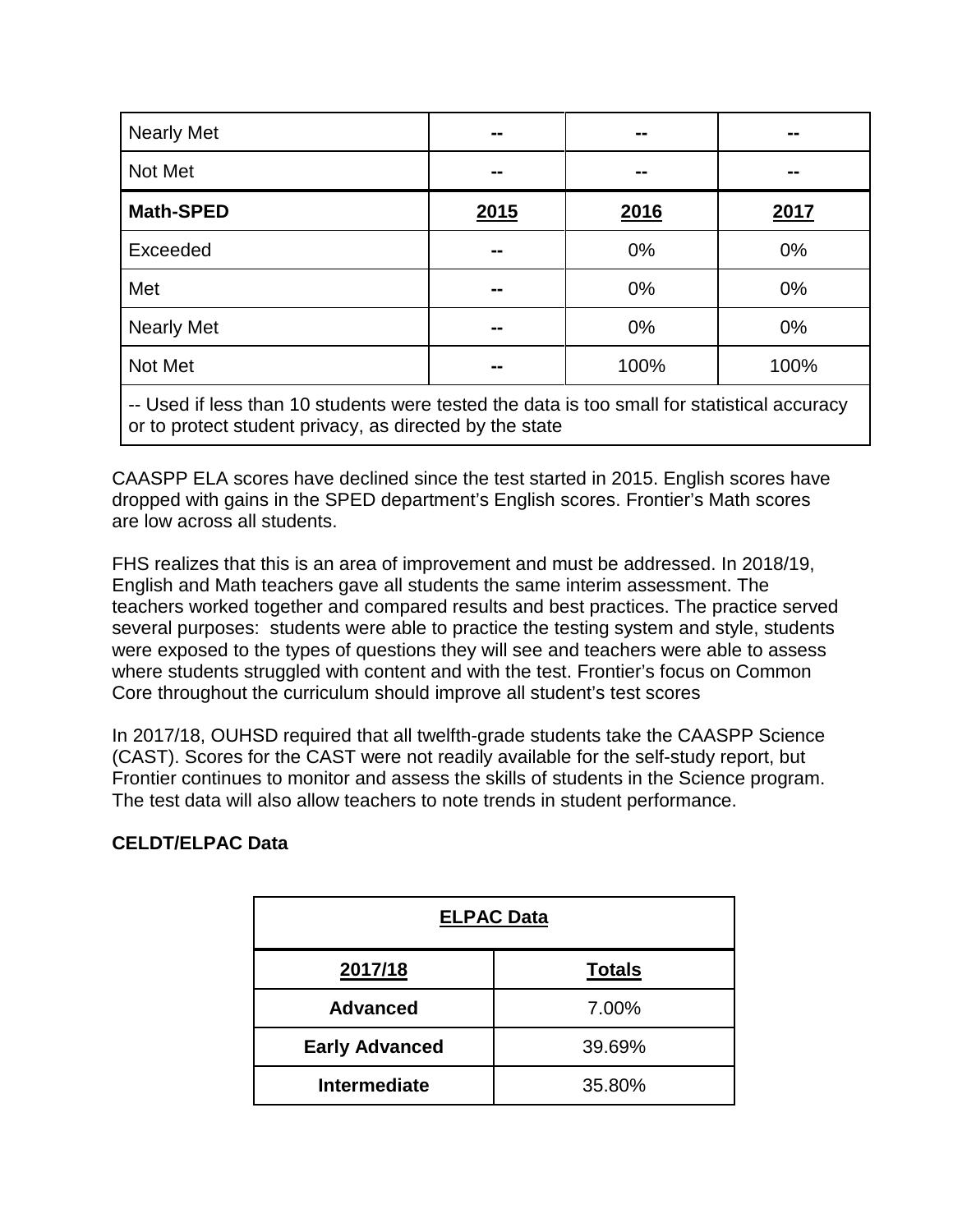| <b>Early Intermediate</b> | 12.45% |
|---------------------------|--------|
| <b>Beginning</b>          | 5.06%  |

| <b>CELDT Data</b>         |             |             |             |              |  |  |
|---------------------------|-------------|-------------|-------------|--------------|--|--|
| 2016/17                   | <u>10th</u> | <u>11th</u> | <u>12th</u> | <u>Total</u> |  |  |
| <b>Advanced</b>           |             | 2(6%)       | 13 (15%)    | 15 (12%)     |  |  |
| <b>Early Advanced</b>     | --          | 15 (44%)    | 38 (44%)    | 54 (44%)     |  |  |
| <b>Intermediate</b>       | --          | 17 (50%)    | 23 (27%)    | 40 (33%)     |  |  |
| <b>Early Intermediate</b> |             | $0(0\%)$    | 10 (12%)    | 11 (9%)      |  |  |
| <b>Beginning</b>          |             | $0(0\%)$    | 2(2%)       | 2(2%)        |  |  |
| 2015/16                   | <u>10th</u> | <u>11th</u> | <u>12th</u> | <b>Total</b> |  |  |
| <b>Advanced</b>           |             | $0(0\%)$    | 11 (12%)    | 11 (10%)     |  |  |
| <b>Early Advanced</b>     |             | 8(42%)      | 38 (41%)    | 46 (41%)     |  |  |
| <b>Intermediate</b>       |             | 8(42%)      | 33 (36%)    | 41 (37%)     |  |  |
| <b>Early Intermediate</b> |             | 3(16%)      | $9(10\%)$   | 12 (10%)     |  |  |
| <b>Beginning</b>          |             | $0(0\%)$    | 1(1%)       | 1(2%)        |  |  |
| 2014/15                   | <u>10th</u> | <u>11th</u> | <u>12th</u> | <b>Total</b> |  |  |
| <b>Advanced</b>           |             | 4 (11%)     | 22 (23%)    | 26 (20%)     |  |  |
| <b>Early Advanced</b>     |             | 14 (37%)    | 43 (46%)    | 57 (43%)     |  |  |
| <b>Intermediate</b>       | --          | 15 (39%)    | 27 (29%)    | 42 (32%)     |  |  |
| <b>Early Intermediate</b> |             | 4 (11%)     | 2(2%)       | 7(5%)        |  |  |
| <b>Beginning</b>          |             | 1(3%)       | $0(0\%)$    | 1(1%)        |  |  |
| 2013/14                   | <u>10th</u> | <u>11th</u> | <u>12th</u> | <u>Total</u> |  |  |
| <b>Advanced</b>           | --          | 4 (13%)     | 12 (17%)    | 16 (16%)     |  |  |
| <b>Early Advanced</b>     |             | 14 (62%)    | 44 (62%)    | 58 (57%)     |  |  |
| Intermediate              |             | 12 (39%)    | 14 (20%)    | 26 (25%)     |  |  |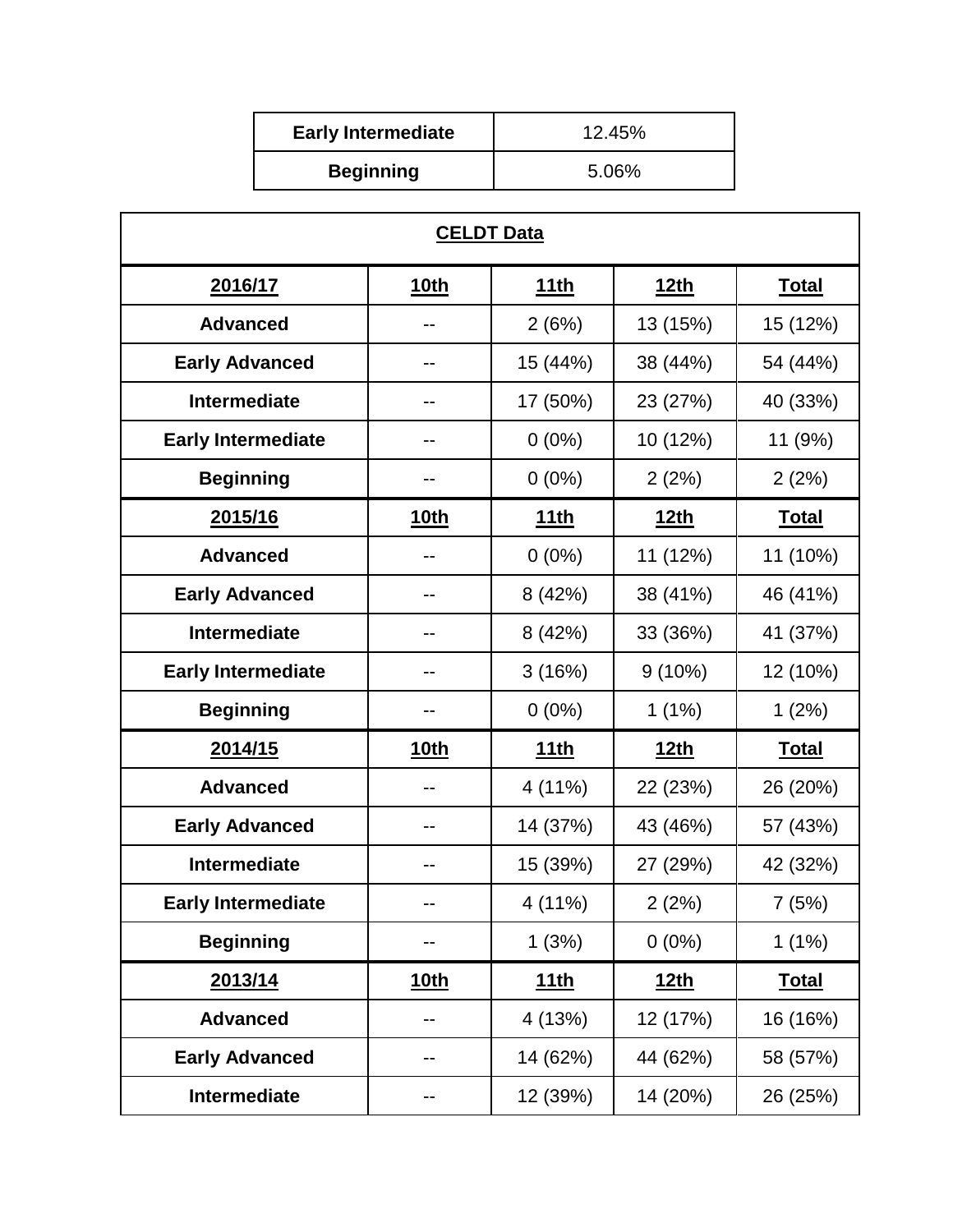| <b>Early Intermediate</b> | $- -$ | 1(3%)  | (1%)     | (2%)    |
|---------------------------|-------|--------|----------|---------|
| <b>Beginning</b>          | $- -$ | 0(0%0) | $0(0\%)$ | $(0\%)$ |

Frontier High School has seen an increase in the English Language Learner population. The number of RFEP students has risen from 129 in 2013/14 to 257 in 2016/17 and 251 in 2017/18. Students have scored intermediate or better at a rate of 83% or better in every year of the self-study process. Frontier's "beginning" rate has risen to a high of 5% in 2017/18.

The scores dropped in 2017/18 as the new ELPAC testing was implemented. The English teachers, and the entire staff, have been working to improve English Language Learner's skills and prepare them for the new test. With Frontier's increased emphasis on Common Core ELA skills, and on more reading and writing, scores should improve.

| <b>School Term</b> | D/F Ratio |  |
|--------------------|-----------|--|
| 2016/17 Sem 1      | 44%       |  |
| 2016/17 Sem 2      | 54%       |  |
| 2017/18 Tri 1      | 35%       |  |
| 2017/18 Tri 2      | 37%       |  |
| 2017/18 Tri 3      | 42%       |  |

### **D/F Rate**

The D/F rate at FHS was lower for 2017-2018 than it was for 2016-2017. 2016-17 was the last year that Frontier was a semester high school. Beginning the 2017-18 school year, FHS introduced the trimester schedule. The first trimester saw a 35% D/F rate. This was a 9% drop from 44% for the first semester of the 2016-2017 school year. FHS saw a rise in D/F rates for trimester 3 to 42%, but all 3 trimester D/F rates for 2017-2018 were below the previous year's low of 44%, and far below its high of 54%. Data from prior to 2016/17 was difficult to get because of a change in leadership. Further, the D/F rate for 2017-2018 establishes a baseline that can be used as evaluation of the overall efficacy of the trimester schedule.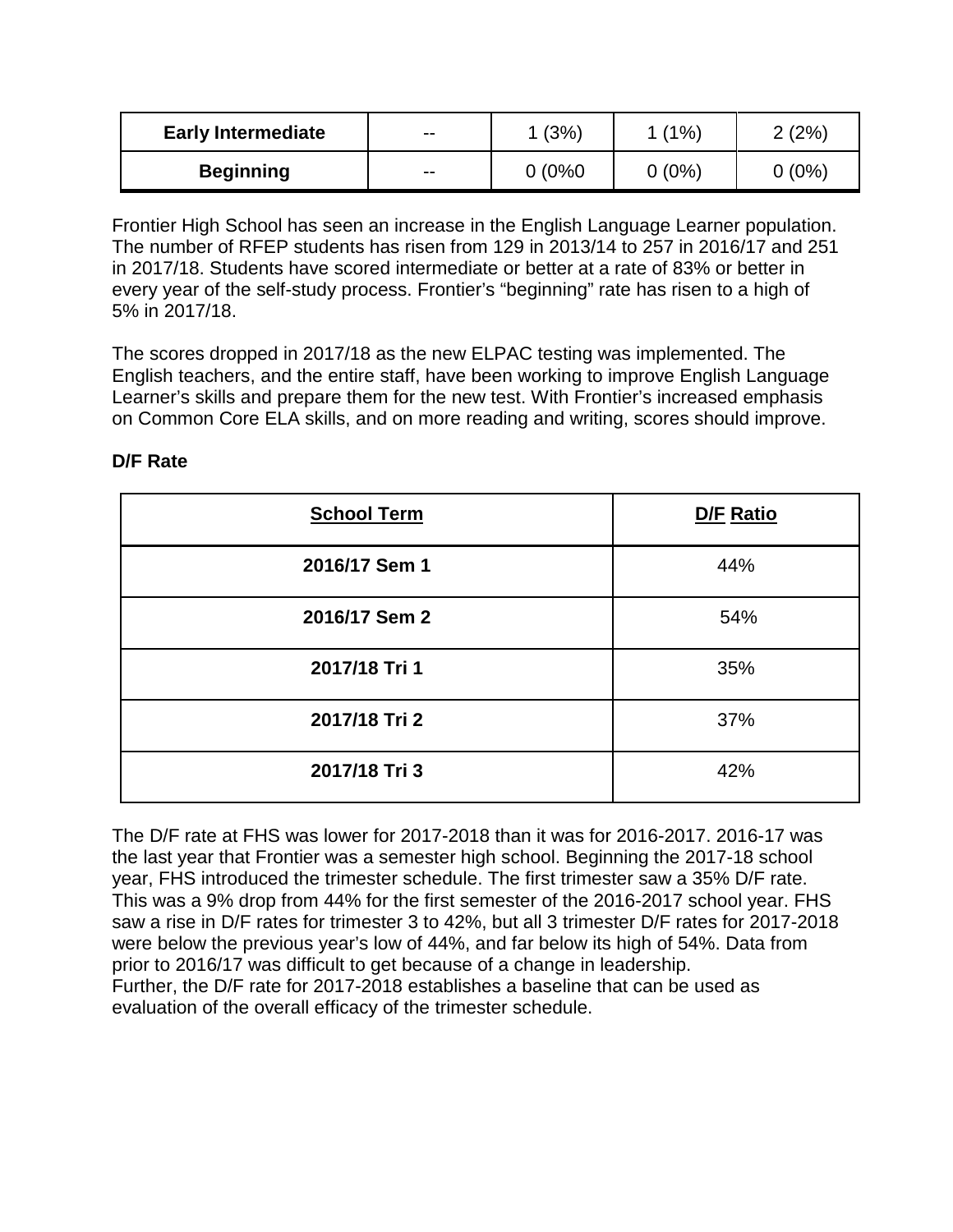# **Chapter III: Quality of the School's Program**

- A. Organization: Vision and Purpose, Governance, Leadership, Staff, and Resources
- B. Standards-based Student Learning: Curriculum
- C. Standards-based Student Learning: Instruction
- D. Standards-based Student Learning: Assessment and Accountability
- E. School Culture and Support for Student Personal and Academic Growth

### **CATEGORY A. ORGANIZATION: VISION AND PURPOSE, GOVERNANCE, LEADERSHIP, STAFF, AND RESOURCES**

### **School Profile**

Frontier high school receives students from seven comprehensive high schools from OUSD, as well as throughout the surrounding region. They all come to Frontier with the goal of earning enough credits to obtain a high school diploma

Frontier HS took into account the OUHSD LCAP goals to prepare students with the skills necessary to be successful. These skills include literacy, computer literacy, communication, problem solving, and personal responsibility. The Frontier staff started the process to reevaluate the school's statements by considering future global competencies and looking at who its students are and what we want and need to teach them.

Staff split into groups and discussed what were believed to be the most important things for students to receive from their time attending school. These ideas were synthesized within each group and then shared and discussed amongst all the staff. The staff then decided as a whole which part were best and used these ideas to form Frontier's Vision Statement, Mission Statement, and Schoolwide Learner Outcomes.

Under the direction of the principal, the faculty and staff of Frontier High school revisited the school's vision, mission statement and schoolwide learner outcomes and evaluated each for their effectiveness. Through a collaborative process, (where each member was placed in a diverse group of individuals), a new vision and mission statement, along with schoolwide learner outcomes, were created.

During collaboration, the clearly stated vision and mission statements were revisited and evaluated in their relation to student needs. The statements were later reinforced, reviewed, and revamped during collaborative faculty and staff meetings, professional development functions, and staff communications in order to be successfully implemented within the school environment and be impactful for the students.

These statements were later communicated with the greater school community, including: students (who were introduced to these through their homerooms), parents and guardians via the school website, written communication, SSC and ELAC meetings.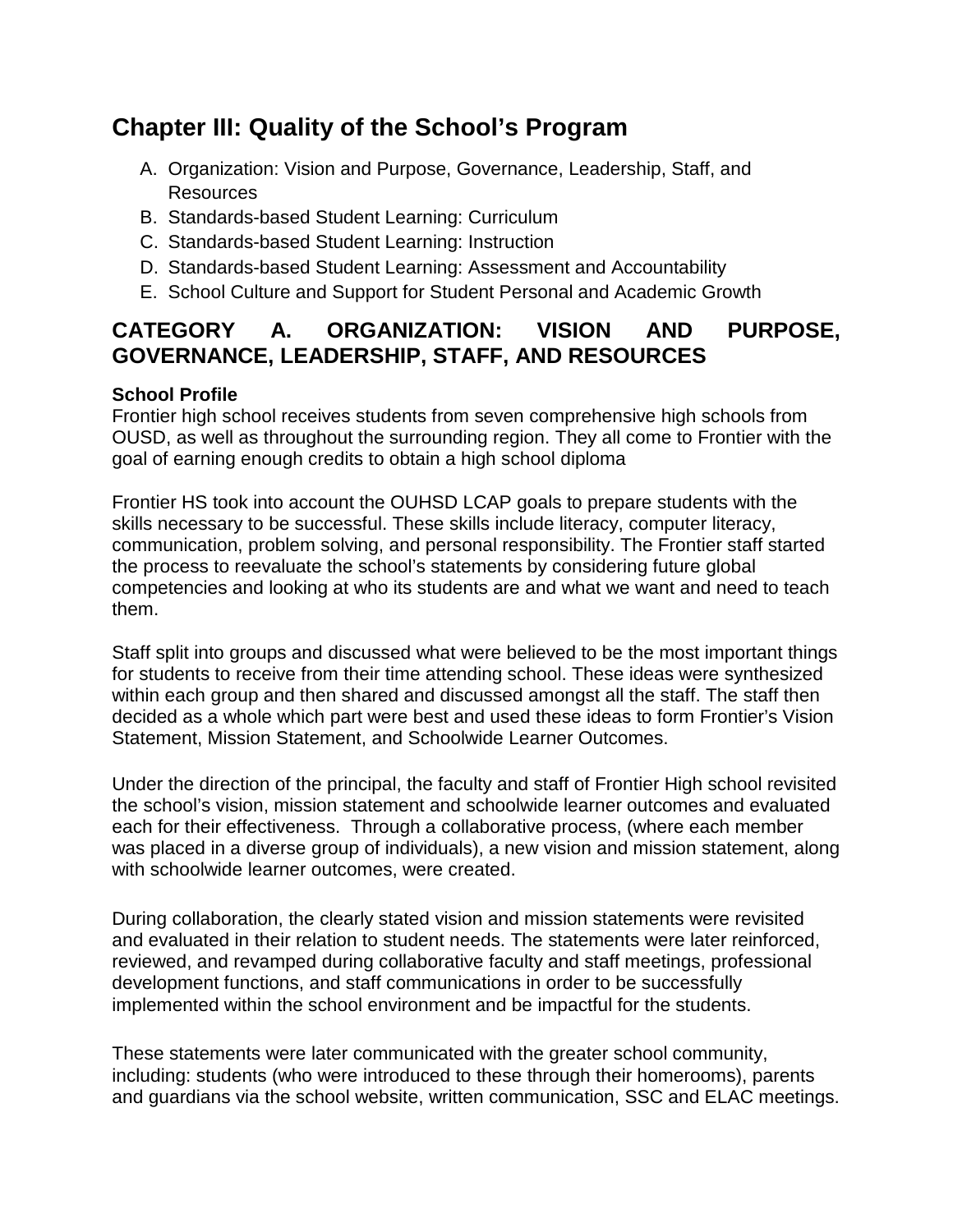All SSC, LCAP, ELAC meetings are publicized to ensure that all parent and guardians are aware of the meetings and are welcome to participate. FHS employs a parent facilitator who is the point of contact between home and school. This person regularly communicates with families in Spanish and English, keeping them informed of school and district parent events. The meetings are posted on the school 's website and bulletin boards as well as by "all call" phone messages in both Spanish and English.

FHS runs on a one-month, continuous improvement cycle. The school leadership committee meets at the beginning of each month to discuss the previous month's progress and to plan and proceed with the current month's focus and collaborative meetings.

The School Site Council meets regularly five times a school year to evaluate and approve school programs and spending. FHS continuously strives to increase parent involvement through various parent-involved meetings. FHS understands that this is an area of growth for the school and has been working on new ways to garner parent involvement and support. Frontier High has implemented a principal/parent breakfast that occurs every other month. This event is presented as an informal opportunity to voice their concerns, questions, and suggestions.

FHS has 4 main goals when it comes to the Single Plan for Student Achievement which are aligned to the district's LCAP. They are:

- 1. Lower D and F rate through rigorous instruction.
- 2. Every student will have at least 4 college and career readiness opportunities in a school year.

3. Reduce discipline referrals by 20% through systems of PBIS (positive behavior intervention strategies).

4. FHS provides monthly opportunities for meaningful parent involvement.

Each year, administration works with staff members in the creation of the action course for obtaining these goals. Department chairs work with their teams to determine spending required for these actions.

#### **Department Meetings**

During department meetings, teachers share and discuss overall student performance to determine best practices for raising student achievement. Success stories are shared, and teachers provide one another with feedback and support.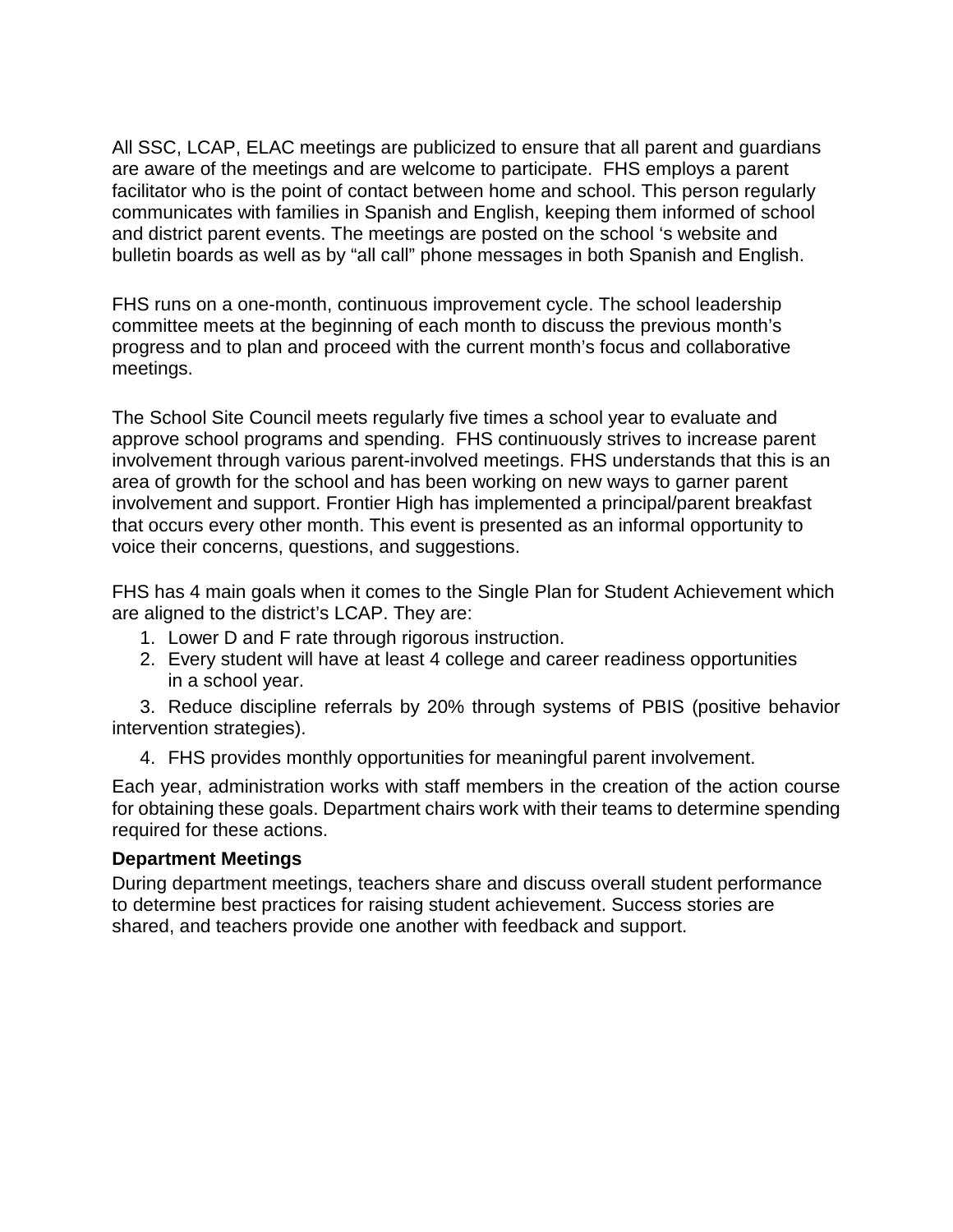### **Collaboration**

The goal of collaboration is to have all staff, both teachers and administration, act as partners who collaborate and freely share ideas. Meetings occur bi-monthly where the school leadership directs the staff's attention towards the most pressing issues regarding student progress and achievement. New strategies are proposed, and staff discuss with one another the viability of new strategies and how they may be implemented to best improve learner outcomes.

The maintenance and facilities at Frontier High School are another example of the support shown by the District Office. Frontier High School employs one full time maintenance worker and two-part time custodians/groundskeepers. The District Office provides the campus with weekly landscaping services. During the summer months and vacations, Frontier High School undergoes preventative maintenance and upkeep projects.

#### **CATEGORY A: ORGANIZATION: VISION AND PURPOSE, GOVERNANCE, LEADERSHIP, STAFF, AND RESOURCES**

#### **Areas of strength for Organization: Vision and Purpose, Governance, Leadership, Staff, and Resources**

1 The mission, vision, and SLOs are supported by all stakeholders.

2 The entire classified staff work at high levels to maintain a safe, clean, and orderly environment for teachers and students.

3 There is effective communication among/between teachers, staff, administration with parents and students**.**

#### **Key issues for Organization: Vision and Purpose, Governance, Leadership, Staff, and Resources**

- 1 All members of classified and certificated staff work collectively together to meet the needs of the student population.
- 2 Ensure representation from all stakeholders on campus in the formulation of decisions made for the school.

**Important evidence from the self-study and the visit that supports these strengths and key issues include the following:**

- 1. Department Meeting Agendas
- 2. Focus Group Meetings
- 3. Student Group Meetings
- 4. Classified Group Meetings
- 5. Appendices Documents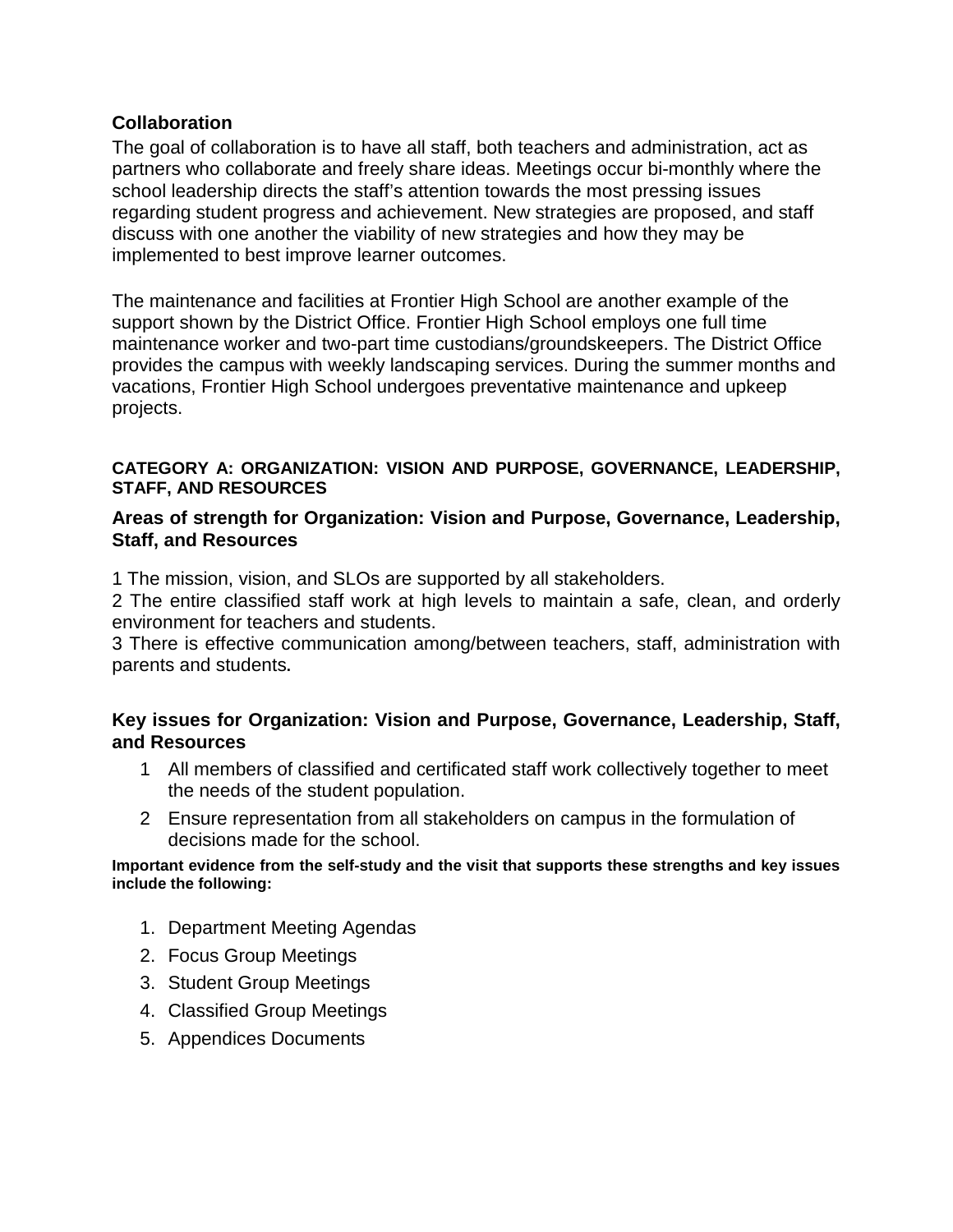### **CATEGORY B. STANDARDS-BASED STUDENT LEARNING: CURRICULUM**

### **Rigorous and Relevant Standards-Based Curriculum Criterion**

### **Current Educational Research and Thinking**:

The school uses current educational research to maintain a viable, meaningful instructional program that prepares students for college, career, and life.

Under the direction of the OUHSD, the departments and individual teachers at FHS apply current educational research. FHS teachers have transitioned from standardsbased instruction into common core. With this transition, courses were updated, the teachers have improved their curriculum, and some instructional strategies were implemented. The instructors attended a Rich Smith conference, and use this data analysis when creating an appropriate, effective and viable instructional program for their students. They have instructional coaches that provide research-based support systems for all core academic departments and attempt to focus on best practices in each subject area.

With the change to a trimester schedule, FHS has added a homeroom class that attempts to address life skills, graduation requirements, community outreach, and current events. The trimester schedule provides students with more opportunities to earn credits and also attempts to give teachers time to dedicate, motivate and inspire their students each day in the home room period. Research concerning alternative schools and schedules was conducted and lead to the adoption of the trimester schedule in 2017-18. Prior to the adoption, a site team was formed and met 17 times to evaluate different aspects of schedules and which would be most beneficial to the FHS student population.

The staff at FHS participate in a range of professional development trainings and committees. These include those offered on site, district supported, and Ventura County Office of Education sponsored.

**Academic and College- and Career-Readiness Standards for Each Area**

The school has defined academic and college- and career-readiness standards for each subject area, course, and/or program that meets or exceeds graduation requirements. Throughout the master schedule, FHS offers a variety of "A-G" courses, through traditional classroom instruction well as on-line based learning (Cyber High).

All courses have been reviewed and approved by department chairs, District Curriculum Committee (DCC) as well as the OUHSD School Board. The approval of all courses requires thorough evaluations of course standards and materials.

The instructors follow state and federal level standards and curriculum to support student achievement. FHS teachers also provide students with college and career readiness materials/activities.

Frontier previously used APEX as its online curriculum and in 2017/18 FHS and OUHSD transitioned to Cyber High curriculum. Cyber High courses had been determined by FHS to provide a more rigorous and equitable "A-G" curriculum. In addition, Cyber High is a resource to help students earn credits through credit recovery. All students are able to access Cyber High at home to enable students to work on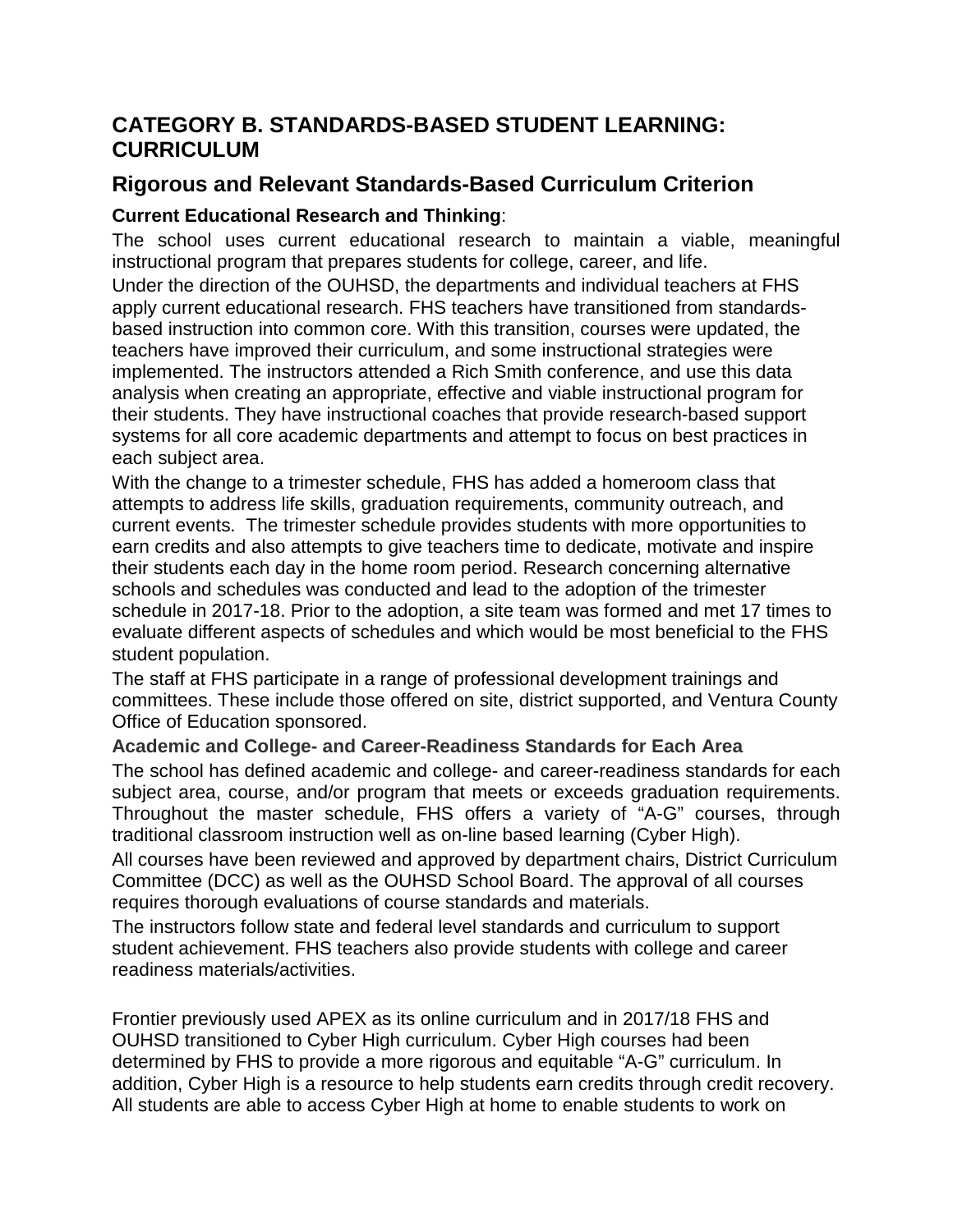courses at their own pace. Cyber High is an online curriculum that requires students in designated courses to access supplemental materials (textbooks, workbooks, and core literature readings) to complete specific courses, such as: English, Government, Art, and United States History. Cyber High meets state and federal level standards for student achievement. Additionally, Cyber High courses are required to be, and are, approved by the district department chairs, and the OUHSD Board. The approval of all courses requires a thorough evaluation of course standards and materials.

#### **Congruence**

There is congruence between the actual concepts and skills taught, the schoolwide learner outcomes, the academic standards, and the college- and career-readiness standards.

Through the use of an A-G curriculum and Common Core Standards, FHS's Schoolwide Learner Outcomes (SLO) focus on literacy and communication skills, higher education and career training, application of mathematical and scientific concepts, and the development of personal and civic responsibility. FHS teachers model Frontier's SLOs, which were created with the intent that FHS students will have college and career readiness skills when they graduate. One of the SLOs ("Gain literacy and communication skills in all disciplines") is targeted with the use of NoRedInk, a prescriptive and adaptive grammar website. This website is used throughout the English department to diagnose student understanding from basic parts of speech to complex grammatical structures. The algorithms in NoRedInk online program diagnose, prescribe, and adapt student comprehension levels, while simultaneously providing instructors with data demonstrating student learning. Student mastery of each subject in NoRedInk further supports their literacy and communication skills in a cross-curricular way.

The department chairs at FHS meet with community college curriculum developers to ensure congruence. The information was shared throughout departments and FHS is attempting to create congruency within the school curriculum and instruction.

The Law Academy students receive a certificate which is a stepping stone into explorer programs, internships to city or county government jobs. Additionally, it provides FHS students with the opportunity to explore different careers related to careers in the legal and justice system. Pertinent field trips are held to provide real experience to support these opportunities.

#### **Integration among Disciplines**

There is integration and alignment among academic and career technical disciplines at the school where applicable, integration of outsourced curriculum into the program so that curricular integrity, reliability, and security are maintained.

FHS has outsourced material to aid in the instruction of their students. The teachers work to maintain the integrity of the classroom so that the students are learning both appropriate and relevant information. The academic program at FHS utilizes outsourced curriculum through online programs and websites which reinforce and enhance language and literacy skills as well career and technical disciplines are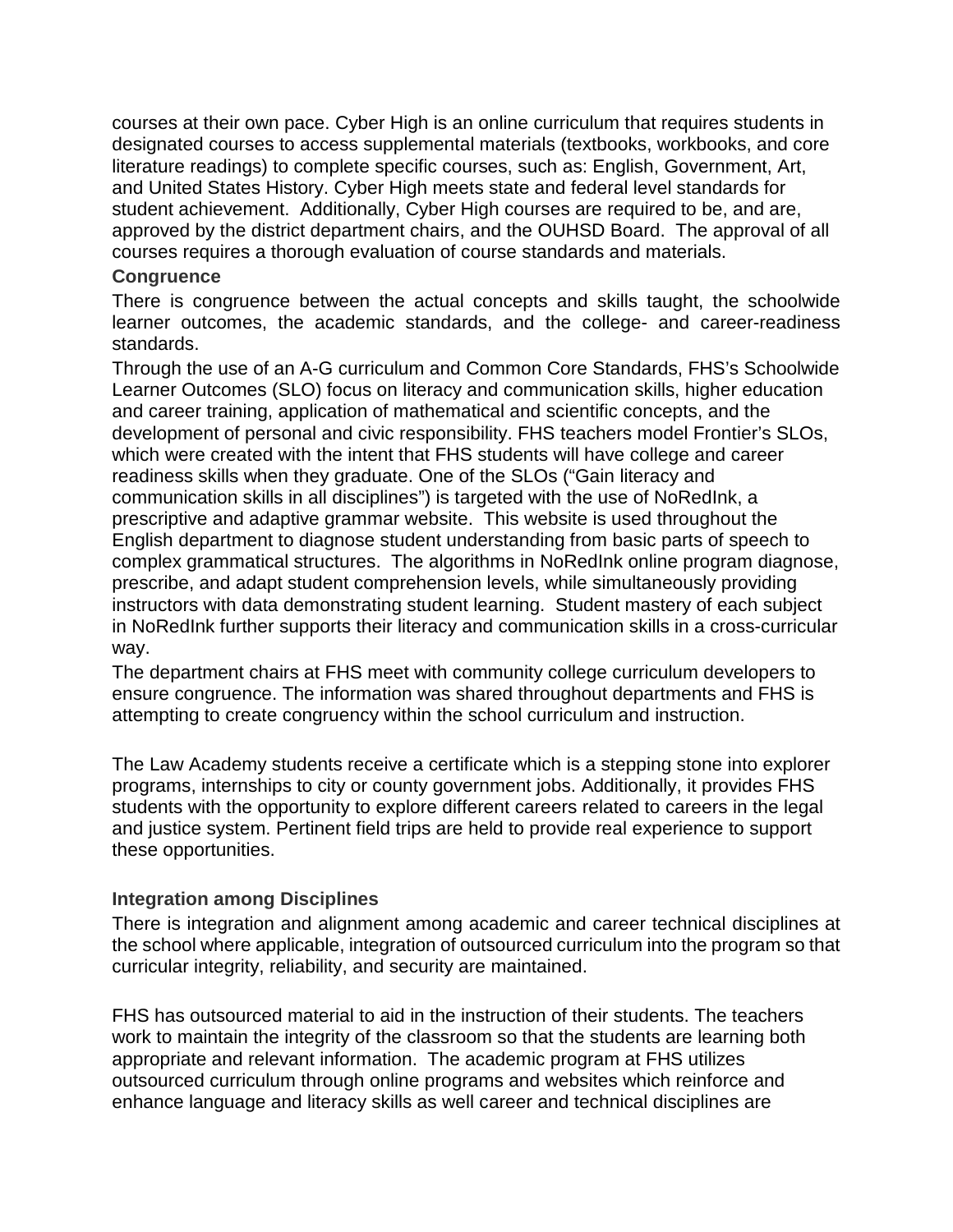introduced for job training.

The integration among disciplines is maintained through the use of prescriptive/diagnostic reading comprehension tools such as NewsELA. Membean software is utilized to increase reading, grammar and comprehension as well as overall fluency across the different curriculums within the English department.

Outsourced curriculum is provided by the CEC into academic program for students at FHS for multiple career technical disciplines. Currently, students are taking CEC coursework in the career disciplines of auto body work, TV and film makeup, entrepreneurship, and medical terminology. Some of these courses are offered on site as well as offsite across the street at CEC.

Cross-curricular unit sharing with project-based learning is occurring sometimes at FHS. This collaboration for the 2018-19 school year include work within and between the subject areas of English, Math, Art, and Special Education departments.

#### **Articulation and Follow-up Studies**

The school articulates regularly with feeder schools, local colleges and universities, and technical schools. The school is in the beginning stages of using follow-up studies of graduates and others to learn about the effectiveness of the curricular program.

Due to FHS being a continuation school, they draw students from high schools within the district, from dropout recovery programs, local charter schools, group homes, juvenile hall and county schools. FHS works with the high schools to coordinate the curriculum and best practices.

Workability which is unique to SPED, offers students that have IEPs,an opportunity to participate in work-based programs: job shadowing, internship, and experience in the workplace.

All FHS students are taught by credentialed teachers that are highly qualified in their subject matter. FHS teachers attend workshops and professional development to stay current on best practices and to provide a relevant and rigorous curriculum to all FHS students.

FHS attempts to ensure all students, without prerequisites, access to a rigorous, relevant, and coherent curriculum across all programs in the following ways: Common Core Standards, ELL Strategies, informal Walk-Through Observations, Teacher Assessment and Support Program (TASP) and Access to Homeroom Curriculum.

FHS registers student's tri-annually to the Camarillo CEC, as well as on-site programs aimed to provide them with applicable skills and mentoring in their field of their choice. Upon completion of the course, students will have earned a certificate (and credits) which demonstrates their competence in their chosen field.

Bi-annually, FHS offers students the opportunity to enroll in the OUHSD Law Academy. The program offers students an introduction to the basics of careers in law enforcement.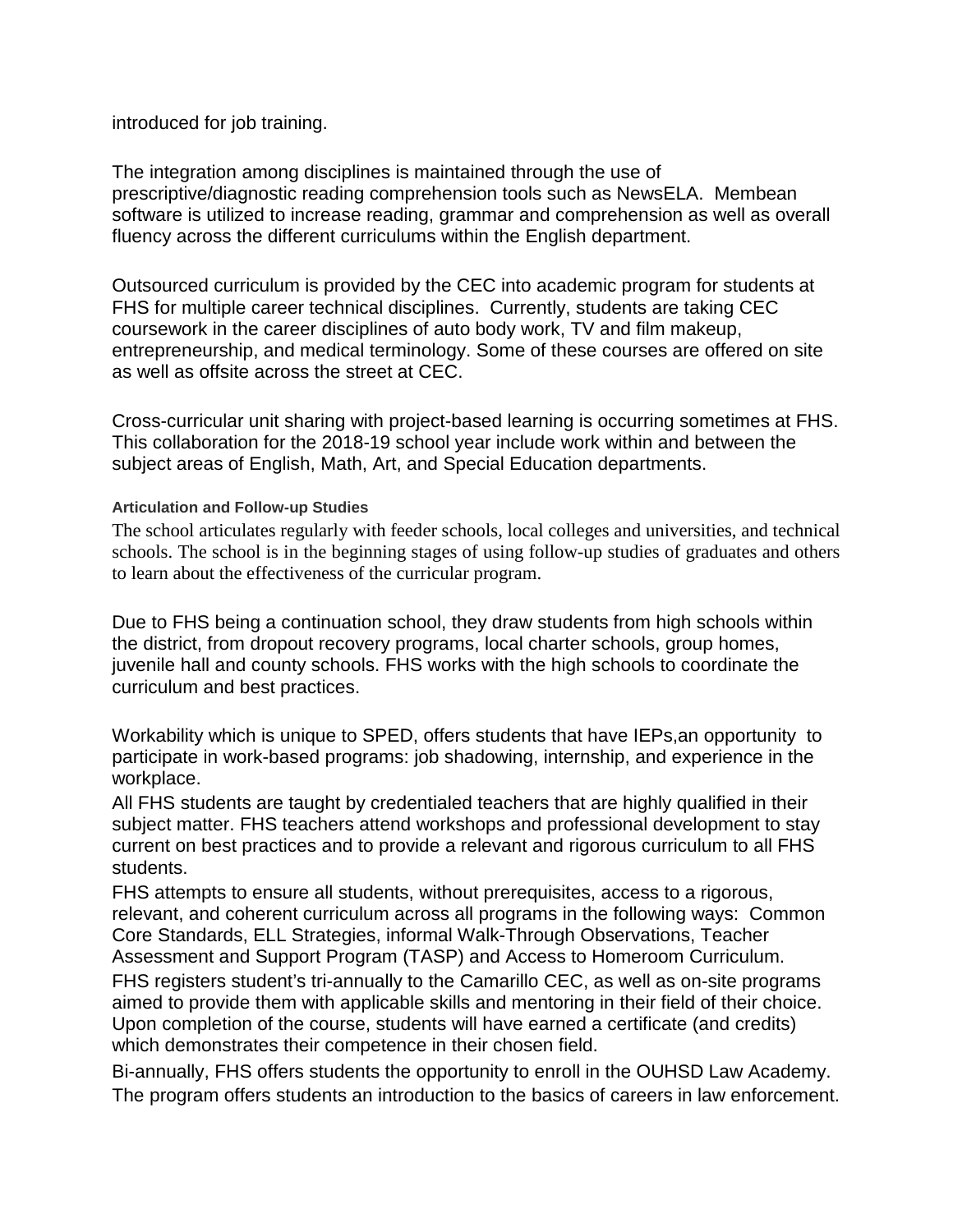Upon successful completion, students receive a certificate which demonstrates their grasp of required background knowledge in law enforcement. This is an after-school program which also permits FHS students to earn additional credits towards their high school diploma.

FHS is a part of The Drag Racing against Drugs and Graffiti (DRAGG). The after school Program is a collaboration with OUHSD and the Oxnard Police Department. Community sponsors provide youth a unique learning experience and an introductory opportunity for exposure to a potential career path. The classes are taught by high school instructors where students explore a hands-on curriculum in automotive, interact with guest speaker in the industry, and participate in various community weekend events. Students who complete the program earn 5 credits in either Introduction or Intermediate Transportation Technology.

### **CATEGORY B: STANDARDS-BASED STUDENT LEARNING: CURRICULUM**

### **Areas of strength for Standards-Based Student Learning: Curriculum**

- 1. A wide range of curriculum for student learning
- 2. Students have an increased access to post-secondary opportunities in the area of academics as well as vocational.
- 3. Campus wide communication with family/guardians for students' needs as well as their accomplishments.

### **Key issues for Standards-Based Student Learning: Curriculum**

1. The implementation of curriculum is inconsistent school wide.

### **Important evidence from the self-study and the visit that supports these strengths and key issues include the following:**

- 1. FHS self-study report
- 2. Focus group meetings
- 3. Classroom visits
- 4. Meeting with the leadership team daily
- 5. Meetings with parent/community, student, counselor, classified, SRO and security
- 6. Informal interviews with campus staff and students
- 7. Meeting with the Superintendent
- 8. VC discussions

### **CATEGORY C. STANDARDS-BASED STUDENT LEARNING: INSTRUCTION**

#### **Gain**

All Frontier High School courses have been board approved and are taught by highly qualified teachers in their subject area. All site courses are designed and executed to develop student competency within the individual discipline in order to enhance opportunities and continued growth upon graduation. Students are required to learn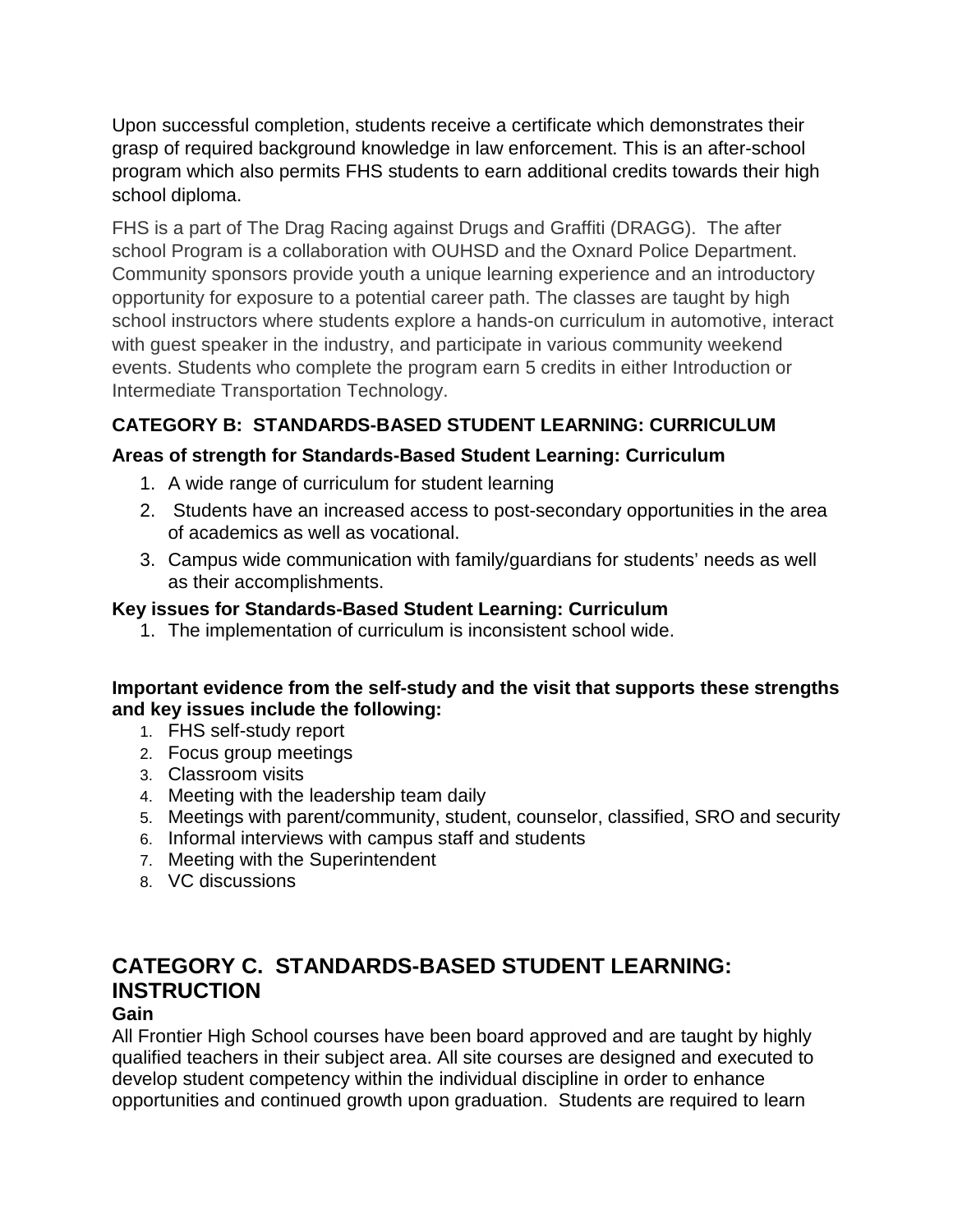content relevant vocabulary and use such language when communicating key concepts to fellow students, instructors, and in the process of solving posed problems whether the responses be verbal or in writing.

Frontier High School has fully adopted the Common Core State Standards. The OUHSD, including teachers from Frontier, assigned teams to help create the new Scope and Sequence for Mathematics and English Language Arts. Additionally, it has worked to transition to the Next Generation Science Standards**.** 

#### **Reach**

All students are encouraged to take courses offered through the Career Educational Center (CEC) in an effort to increase exposure to potential future careers that do not necessarily require a four-year degree. Frontier High School frequently hosts, on campus, College and Career Fairs. FHS continues to provide field trips to two of the three local community colleges, as well as tours to California State University Channel Islands, University of California Santa Barbara, and Cal Lutheran University.

#### **Apply**

Frontier High School offers Work Experience where eligible students can earn up to twenty credits within the academic year. Students are encouraged to participate in Geography Bowl, Poetry Out Loud, and the Robotics Club. They work in small groups with teachers to hone their subject matter skills prior to entering into competition with students from other high schools.

#### **Develop**

A fifteen-minute homeroom was adopted at Frontier High School during the 2017/18 school year. Students are assigned to the same homeroom for the entire academic year with the expectation being that the students and teacher form genuine relationships, creating a greater degree of comfort when communicating concerns or requesting advice. Small group, semi-scripted conversations within homeroom are held in an effort to encourage the development of personal and civic responsibilities.

Frontier High School utilizes an online instruction program, Cyber High, as a credit recovery program for students who are credit deficient but are capable of working independently. The primary function of Cyber High is to enable students who are credit deficient to recover credits at an accelerated pace during regular and after school hours giving the students additional opportunities to recover credits and graduate. The classes use a personalized online learning platform to access student specific course material. This learning management system provides asynchronous courses that students can also access from any device using a web browser such as Internet Explorer, and Google Chrome. Teachers and counselors frequently review students' transcripts to identify students who might benefit from this program. This program is under the supervision of three on-site teachers that monitor and hold students accountable and on-track.

Some FHS teachers have a learning goal and/or essential questions for every lesson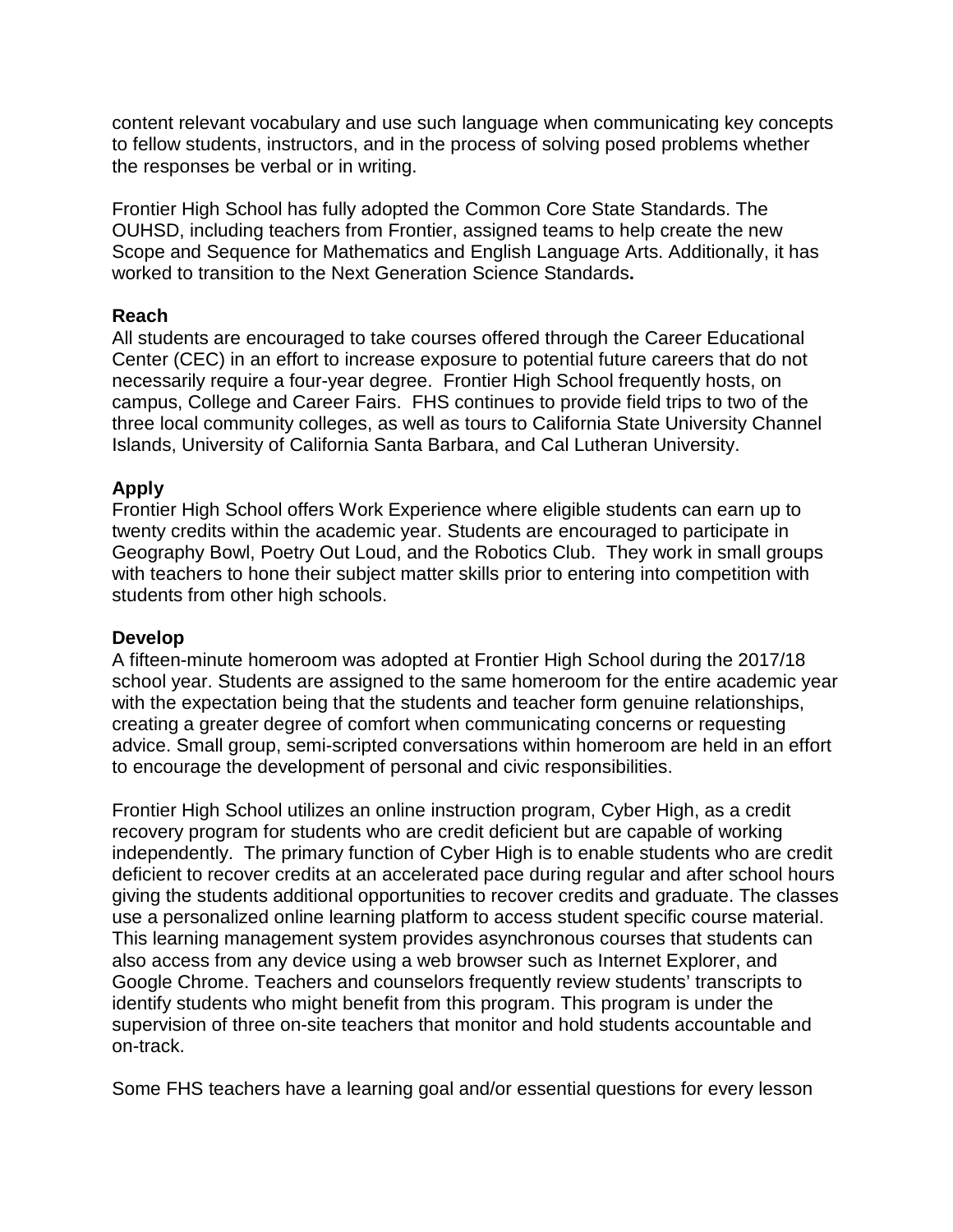and every course. Some teachers routinely write the daily lesson goal or essential question on the board and reference it throughout the day/lesson in an effort to increase the students' understanding.

Students are assessed using a limited amount of methods, through both formal and informal assessments. For example, typical informal assessments include checking for understanding, think-pair-share activities, free writes, journal entries, structured writing assessments (essays), and lab entries.

FHS teachers use a limited range of differentiation strategies in their respective classes. Some of the teachers use group work activities and learning stations to pair students with different learning levels in an effort to aid student comprehension and understanding. Teachers have expressed while monitoring and helping with these groups, they are able to spend extra time with struggling students.

Some teachers at FHS differentiate learning in their classes to address the needs of various learning styles. Teachers use think-pair-share and group strategies to accommodate shy or less talkative students to take an active part in class learning.

Each classroom is equipped with a smart board which allows teachers to integrate technology by providing visual aids, PowerPoint presentations and incorporate educational videos into lessons.

The campus has 11 Computers on Wheels (COWs) to provide a 1 to 1 computer/student ratio for up to 11 classes daily (with 2 more classroom COWs on order, boosting the total number of classes with computer/tech access to 13). Annually, teachers use the COWs to instruct students, using interim assessments, and utilize the tools provided within the CAASPP in preparation for the actual exam.

Computer programs such as Google classroom, Quizlet, Storyboard That, Vocabulary.com, Newsela, No Red Ink, CommonLit, Edmodo, Kahoot!, Class Dojo, Canvas, D2L, and Brain POP allow for differentiation of instruction and technology for students by allowing students to work at their own pace and Lexile level.

Two Frontier teachers are taking part in a Lesson Study program to further strengthen teaching methodologies and technology activities in the classroom. In the Lesson Study activity, teachers meet to plan a lesson to focus on developing student skills, with an emphasis on using technology to bolster reading, writing, and/or math skills. Each teacher then observes the other delivering the lesson, with a particular focus on what exactly the students are doing, rather than focusing on the teacher delivering the lesson. Lastly, the teachers meet again to discuss how the lesson went, were goals met, and how to make changes to improve the lesson in regards to improving students' math, reading, writing, and technology skills.

Teachers at FHS use limited coaching strategies to facilitate learning for all students. All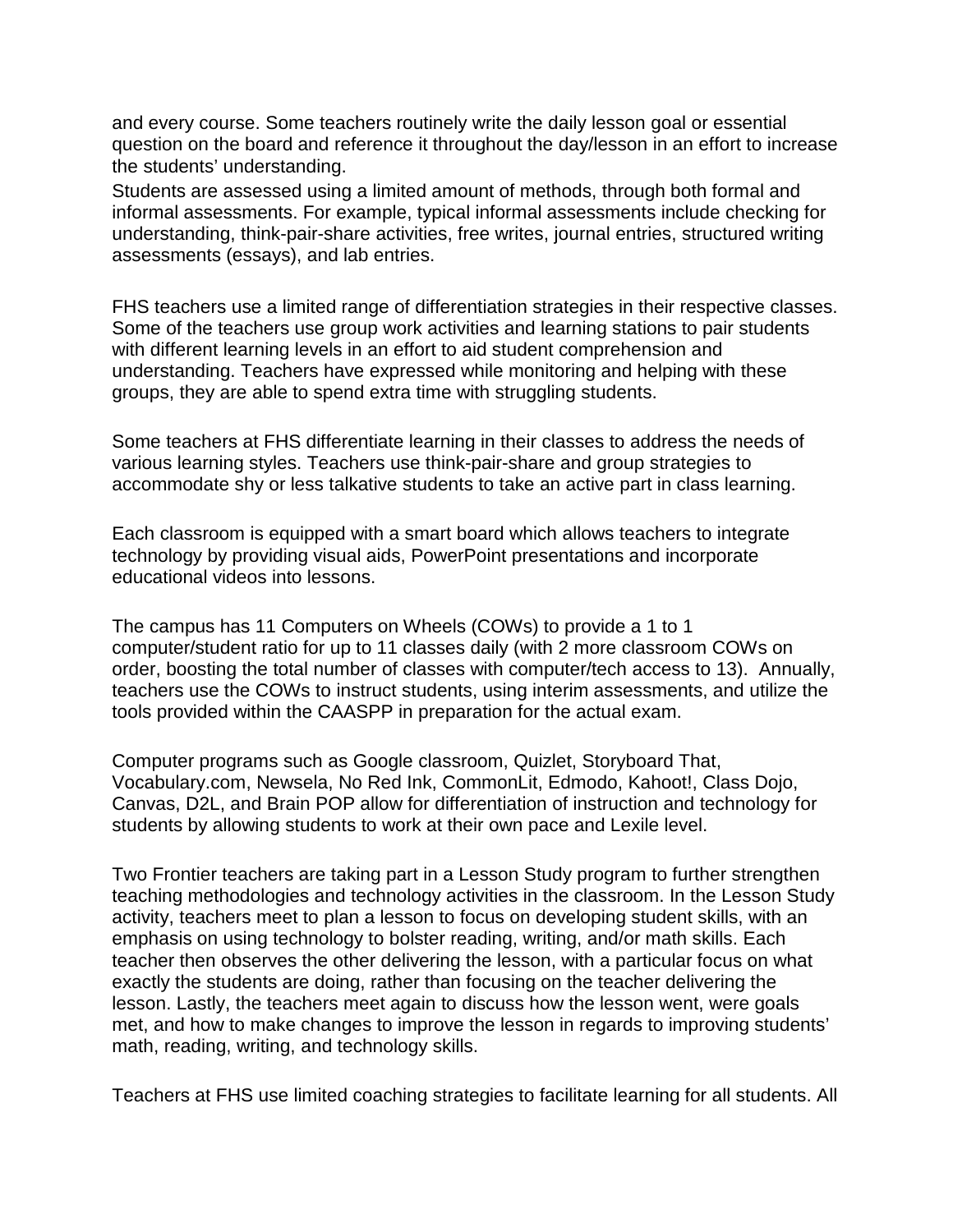Frontier teachers and staff have been trained in PBIS strategies and implement them daily into the instruction.

Student work, assignments, and projects demonstrate structured learning allowing students to organize, access, and apply knowledge they have learned the use of some teaching strategies across the curriculum. Students have the tools needed to gather knowledge and apply that knowledge. These tools include curriculum, classroom computers, Chrome carts, a computer lab, and a library.

Some departments use project-based learning and student presentations to further assist student growth in the area(s) mentioned above. In addition, many teachers use "COWS" in the classroom allowing digital content to be researched, saved, and accessed from most digital devices with an internet connection.

The "COWS" allow the students to research, inquire, and demonstrate discovery. In addition, many homeroom classes provide and store student work, work samples, and the vast activities and topics covered in the homeroom curriculum as a resource for students to refer to. Also, within the homeroom folders, writing samples, students' opinions of various topics, and issues covered/discussed from either internet sources or print media.

Google Classroom, Canvas, as well as D2L before Canvas was introduced, allow teachers to monitor students' online work in real time. Each of these programs give the teacher the opportunity to correct mistakes immediately and provide support and instruction while the students are working, as well as allowing for students to work on assignments outside of school hours at home, and/or while out sick to help prevent students from falling behind. This allows for greater communication between teacher and student, and/or student and student.

Every classroom at FHS has a smart board and most classrooms also have a document camera. The teacher driven technology gives students access to guided technology and breaks down academic material. Students are able to view the use of and the proper way to access technology in a nonjudgmental way. This use of technology gives the students opportunities to witness videos and simulations, research topics and sources, evaluate sources for authenticity, and present their own work when possible.

### **Summary**

Over the last several years, Frontier High School has made a conscious shift by practically all departments and teachers to incorporate more technology within the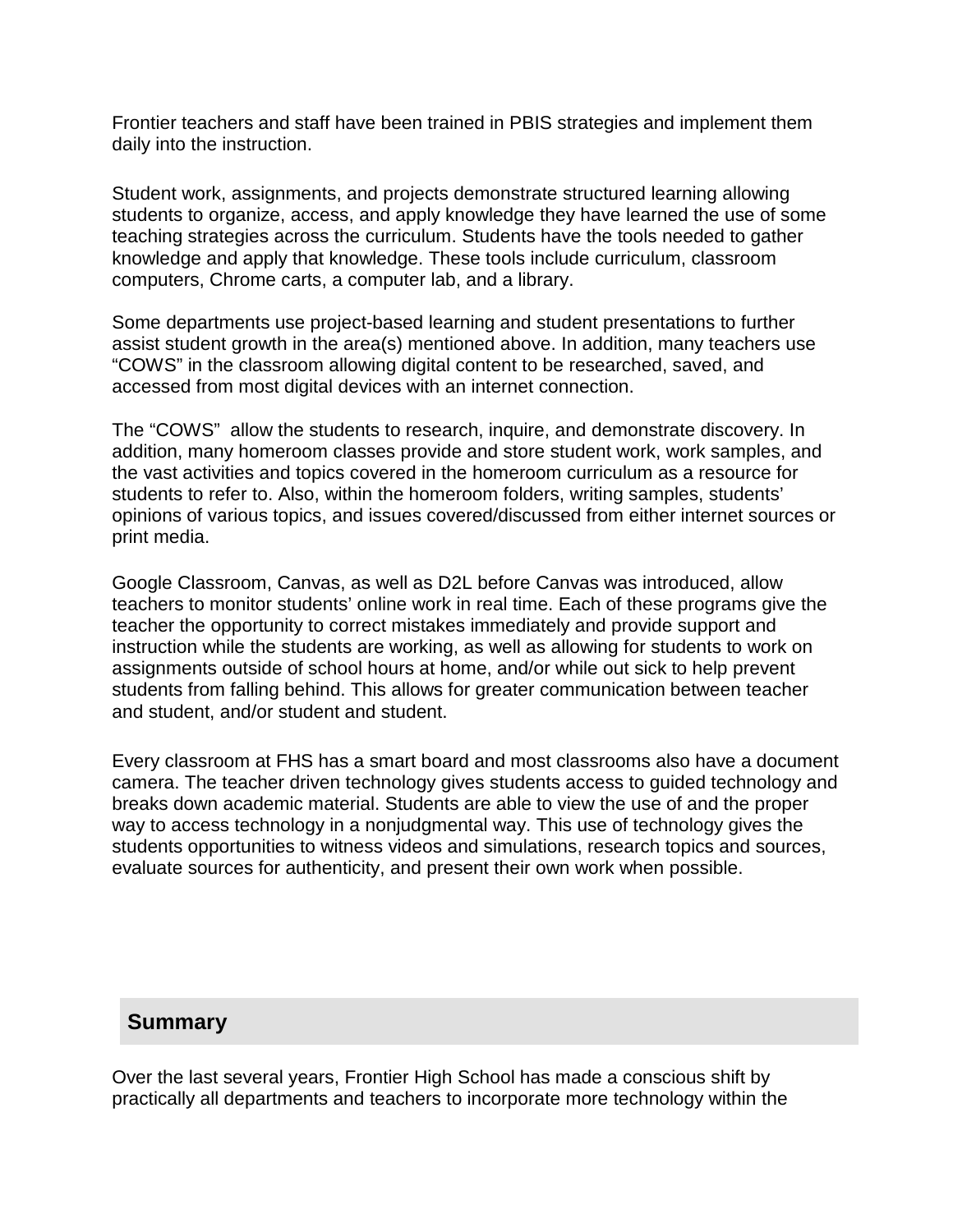school curriculum, and more project-based learning activities for students. Led and encouraged by administration and Department Chairs, this move to include more technology throughout the school curriculum is noticeable schoolwide.

The teaching and support staff at Frontier High School has embraced the move toward utilizing more technology in the classroom and going beyond the old educational model of disseminating information, then testing students to regurgitate the same information. Through the increased use of technology schoolwide, Frontier teachers are working together to push students to develop academic skills to then process, apply, organize, and present information in a variety of creative ways through activities and projects. This shift has been a conscious effort by Frontier teachers and staff and has been led, encouraged, and supported by administration and Department leaders in order to help prepare students for their next step in the academic and working world of the 21st century.

### **CATEGORY C: STANDARDS-BASED STUDENT LEARNING: INSTRUCTION**

### **Areas of strength for Standards-Based Student Learning: Instruction**

1 Smaller classroom sizes increase student to teacher interactions.

2 A growing number of FHS teachers have integrated the use of various forms of technology in the classroom to deliver their curriculum.

### **Key issues for Standards-Based Student Learning: Instruction**

1 The need for research based instructional strategies to be a part of daily lessons to promote literacy across all subjects.

2 The need to create essential standards for each academic discipline along with pacing guides driven by formal assessments.

3 The need for professional development in research based instructional strategies in all areas.

### **Important evidence from the self-study and the visit that supports these strengths and key issues include the following:**

- 1. FHS self-study report
- 2. Focus group meetings
- 3. Classroom visits
- 4. Meeting with the leadership team daily
- 5. Meetings with parent/community, student, counselor, classified, SRO and security
- 6. Meeting with the Superintendent
- 7. VC discussions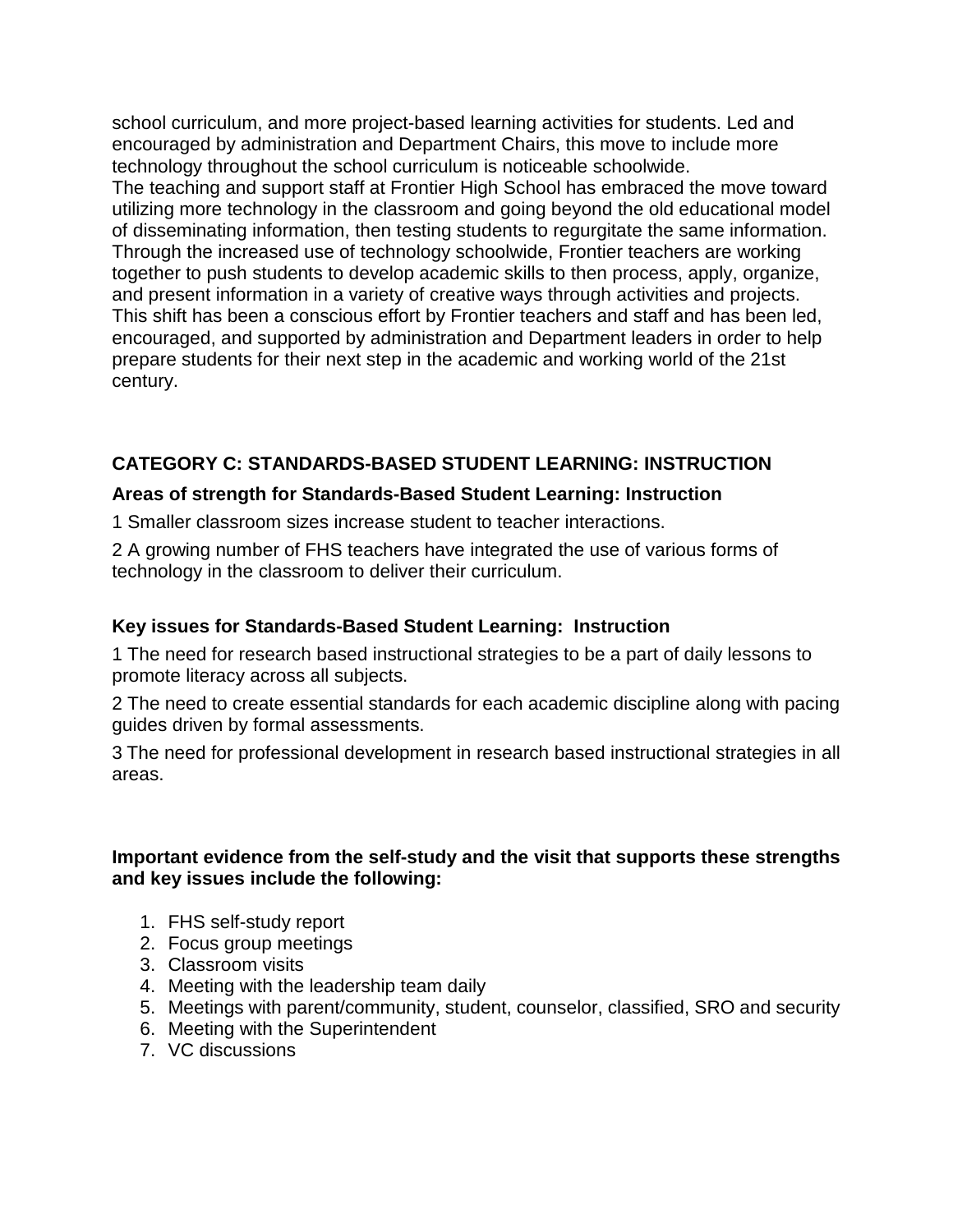### **CATEGORY D. STANDARDS-BASED STUDENT LEARNING: ASSESSMENT AND ACCOUNTABILITY**

Frontier High School systematically utilizes professionally acceptable assessment processes to collect, disaggregate, analyze, and report on assessment results, including the CAASPP Summative Assessment, the CAASPP Interim Assessment Blocks in ELA and math, the CAST, and the ELPAC. The staff is participating in a district-wide effort to use CAASPP Interim Assessment Blocks (IAB) as common assessments on which instructional decisions will be based. The school's faculty is supported by Learning Design Coaches in building capacity to analyze the IABs and apply data analysis to instructional decisions. In both the self-study and teacher focus group, staff members also expressed a need for protected collaboration time in order to effectively analyze CAASSP Summative Assessment and IAB results.

The FHS staff notes that students are assessed to determine their need for math intervention. The report names several online programs used at the school and indicates that each has an assessment component. What is less clear in the report is the scope of this math assessment initiative and whether a particular assessment tool is utilized. During the visit, it was made clear that this assessment is done by the Transition teacher using reading and math interest assessments.

The staff also identified the challenge of creating common assessments due to the school's size, which necessitates most courses being taught by one faculty member. It is noted that the OUHSD has created a Content Lead position to facilitate collaboration focused on the creation of skills-based common assessments.

Some teachers at FHS use multiple forms of assessment to determine student growth and academic success. Most teachers report using a variety of student work to evaluate student learning as well as using rubrics to evaluate performance.

Homeroom teachers review assessment results with students. Students meet with counselors each trimester to evaluate their progress toward graduation. Students at FHS are also provided an opportunity to take the SAT in 12<sup>th</sup> grade and the PSAT in  $11<sup>th</sup>$  grade. All students in a fifth year are put on a contract that details attendance and behavior expectations.

The school staff created a survey for all graduates and is in early stages of creating a system to collect longitudinal data on graduates' progress post-graduation. The staff created school-level LCAP goals based on reflection and analysis of student progress. In addition, these site-specific goals serve as the criteria for utilization of resources. Examination of course completion data led to adoption of a trimester schedule as well as ongoing efforts to improve its implementation.

Evaluation of referral data through the lens of PBIS led to adoption of the "coat check room" strategy and allowed staff input on decisions involving behavior support.

The school developed a parent facilitator position to help parents and guardians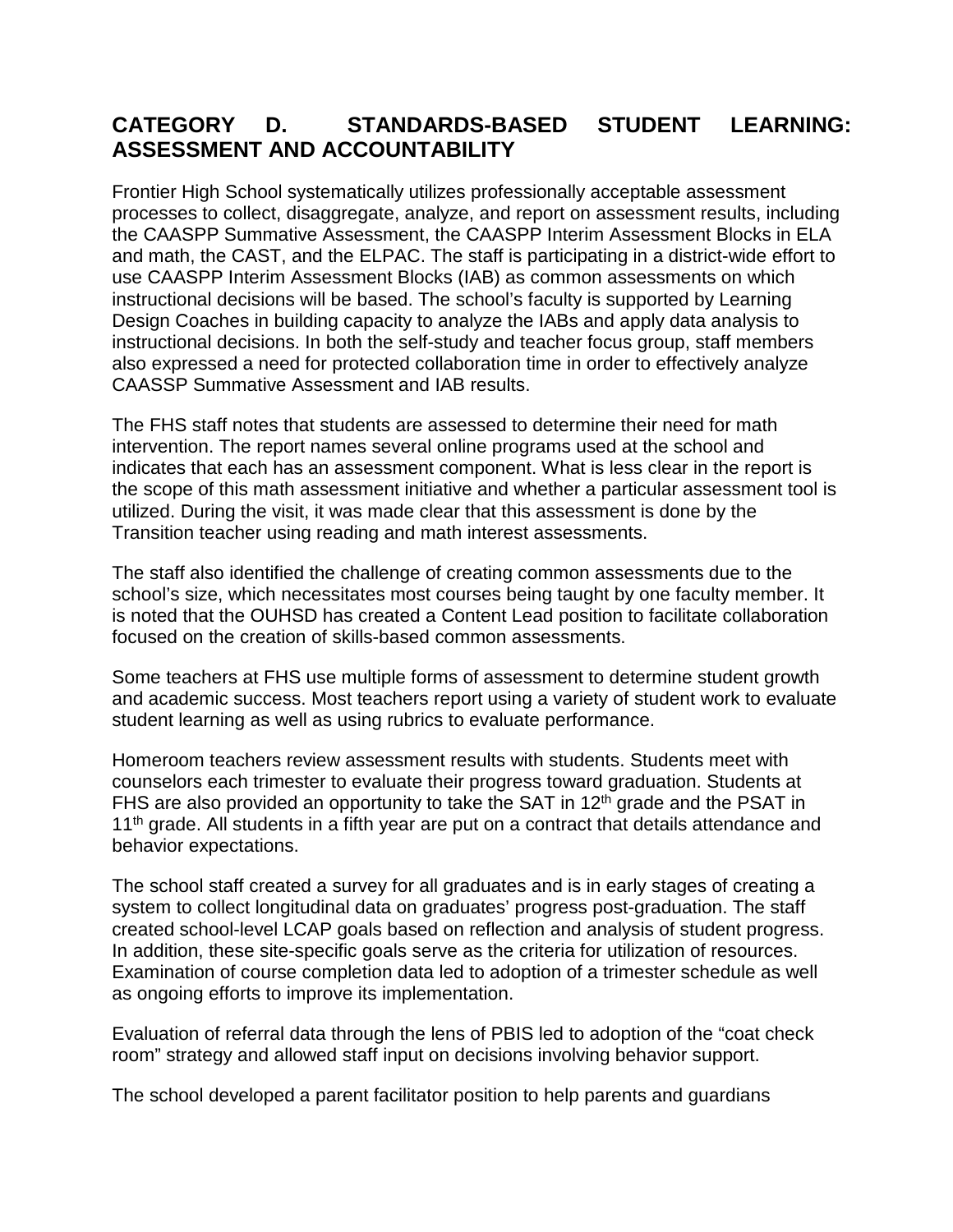understand their student's progress and use available tools to access their child's grades.

An evaluation of the school's instructional program and the initiative to integrate more technology into instruction led to the use of numerous online programs. They have assessment and data collection capabilities as part of their platforms, e.g., Membean and Class Dojo. Every teacher is expected to create a syllabus that outlines the criteria for success within the course. The FHS staff reports that teachers work collaboratively to develop curriculum and assessments. The PE Department reports using technology to "introduce, apply, and test" new learning and skills.

The FHS staff points to an increase in use of technology, e.g., Google Classroom and Canvas, to support feedback to students in real time. In order to meet the needs of students who are willing and able to accelerate, the self-study report describes the Senior Success Tutorial Program, which allows students to have individual ownership of their learning through an accelerated and self-paced format. Addressing the social and emotional requirements for academic success, the school developed a Personal Growth and Development class in which teachers facilitate students' better understanding of the skills needed to be successful at FHS.

The self-study reports in numerous instances that the policy and culture at FHS grants autonomy to teachers in making instructional and evaluative decisions. While teachers are undoubtedly the experts about their students, grades and other teacher-determined criteria for success must be only one component of a vibrant assessment program. Teacher autonomy in determining how learning occurs will likely become even more powerful when it is in counterpoint to clear agreements around what skills and understanding are necessary for student success.

During the site visit, Visiting Committee members met with members of the FHS WASC Self-study Assessment Writing Team. That focus group session illuminated and amplified issues discussed in the self-study. Focus group members discussed a number of concerns, which included:

- The impact of the trimester schedule on teachers' need for timely and actionable data
- The need for the District to continue and accelerate its efforts to support schools in using IABs as benchmark assessments
- The benefits and challenges of reliance on teacher autonomy
- The need for teachers to be provided with increased, systematized communication of student data
- The need for teachers to continue to be provided with protected time in which to review and analyze student assessment data
- The need to consider re-defining what benchmark assessments look like in the era of California Content Standards and the Next Generation Science Standards (NGSS)
- The opportunities this benchmark issue provides for cross-curricular collaboration that focuses on interdisciplinary skills and conceptual understanding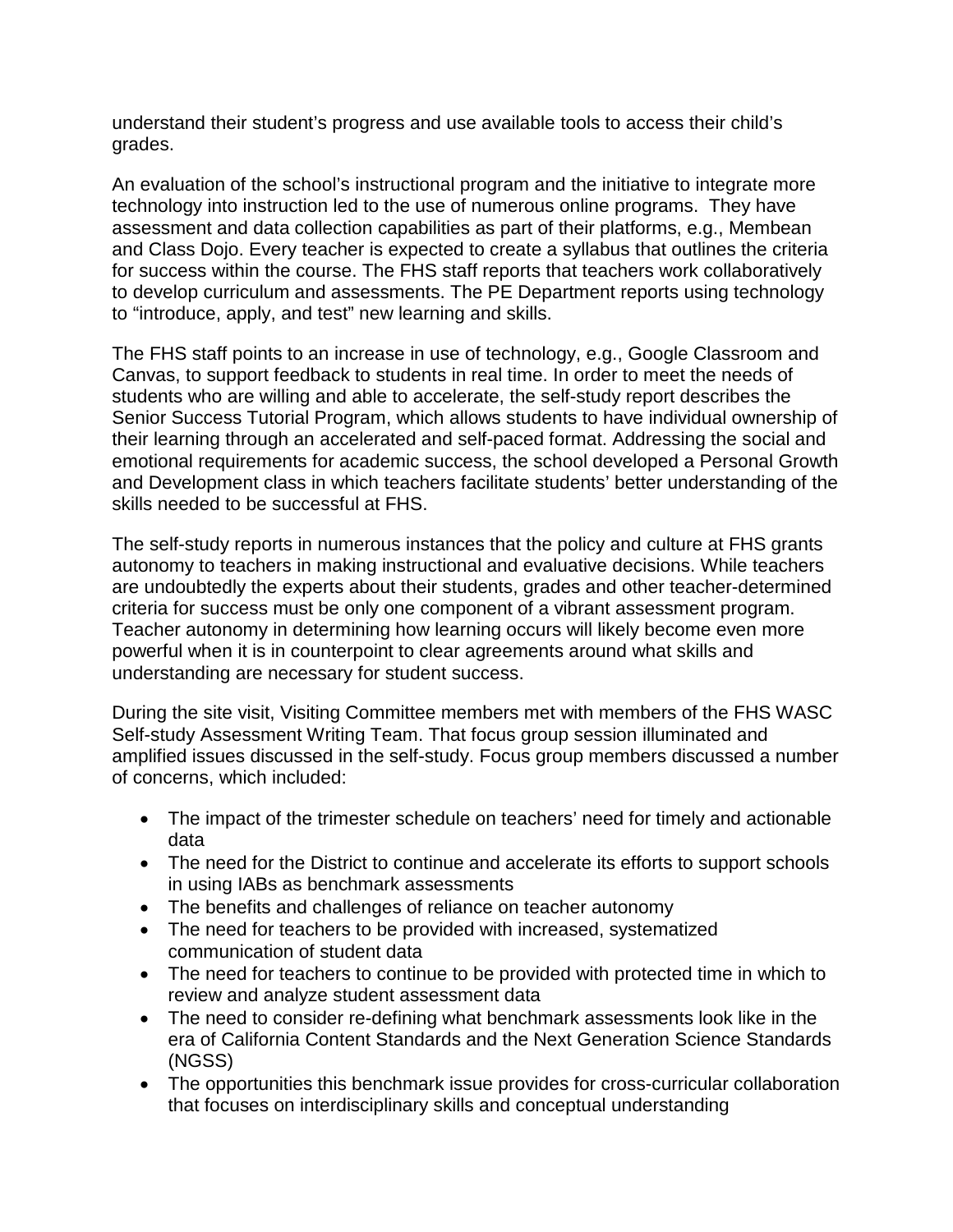**Impact of the trimester.** While allowing the opportunity for students to earn more credits per year, the trimester has also mounted some unforeseen challenges. It has heightened the urgency teachers feel to be provided, upon student enrollment, with a comprehensive student profile that includes more than just prior grade performance.

**Benchmark assessments.** As pointed out in the FHS self-study, when the state used the previous version of content standards, the District had a system of standardized benchmark assessments that allowed teachers to drill down to a student's understanding of individual standards. The adoption and implementation of the Common Core in the form the California Content Standards has left a gap in the area of benchmark assessments.

**Teacher autonomy.** There was general agreement among focus group members that teacher autonomy was critical for the success of the instructional program at FHS but noted that it also led to a level of data inconsistency inherent in subjective evaluation. Fundamentally, members of the group expressed a desire to maintain teacher autonomy while also finding ways to have objective baselines of students' level of skills and conceptual understanding.

**Communication of student data.** Focus group members spoke favorably of the new Transition program and expressed a desire for the school to find a way for the assessment data generated during that time to be shared with them expeditiously. The FHS assessment writing team expressed a desire during the site visit for an even more robust system of communication of data generated when students are in the Transition program. They stressed that this would likely require additional support for the Transition teacher to be able to do this.

**Protected time for data analysis.** Teachers in the focus group strongly endorsed the school's efforts to encourage collaboration time for data analysis and hope for the practice to be expanded.

#### **Areas of strength for Standards-Based Student Learning: Assessment and Accountability:**

In addition to the strengths noted by the FHS WASC Self-study Assessment Writing Team in the self-study report, the Visiting Committee notes the following additional strengths:

- 1. Campus wide use of a common gradebook (Synergy).
- 2. Faculty consensus to administer common ELA and math IABs, and to endeavor to use those assessment results to modify instruction.
- 3. Analysis of D/F course grade rates, which led the FHS staff to implement a potential solution by working to increase rigor in instruction, and greater student engagement through relationship building.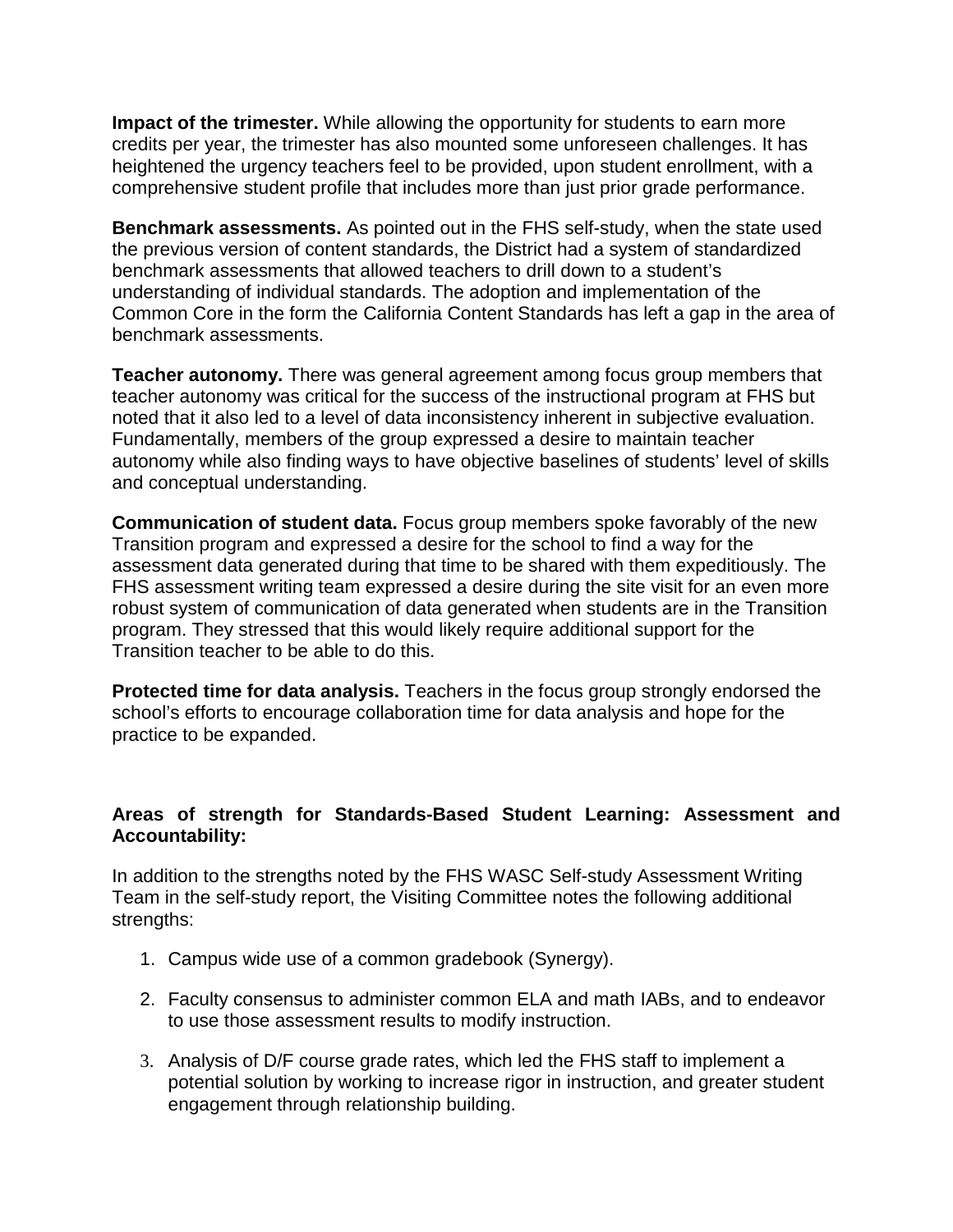### **Key issues for Standards-Based Student Learning: Assessment and Accountability**

The Visiting Committee agrees with the key issues outlined by the FHS WASC Selfstudy Assessment Writing Team in the self-study report. In addition, the Visiting Committee adds the following areas of needed growth:

- 1. The school staff needs to continue to establish and refine common agreements on success criteria so that all students know the precise steps necessary to be successful in meeting course expectations.
- 2. The school needs to continue to refine its ability to collect student performance data in multiple forms and expeditiously share it with instructional personnel.
- **3.** The school should consider the possibility of utilizing common assessment tools for literacy.

#### **Important evidence about student learning from the self-study and the visit that supports these strengths and key issues include the following:**

- 1. FHS self-study report
- 2. Focus group meetings
- 3. Classroom visits
- 4. Meeting with the leadership team daily
- 5. Meeting with the Superintendent
- 6. VC discussions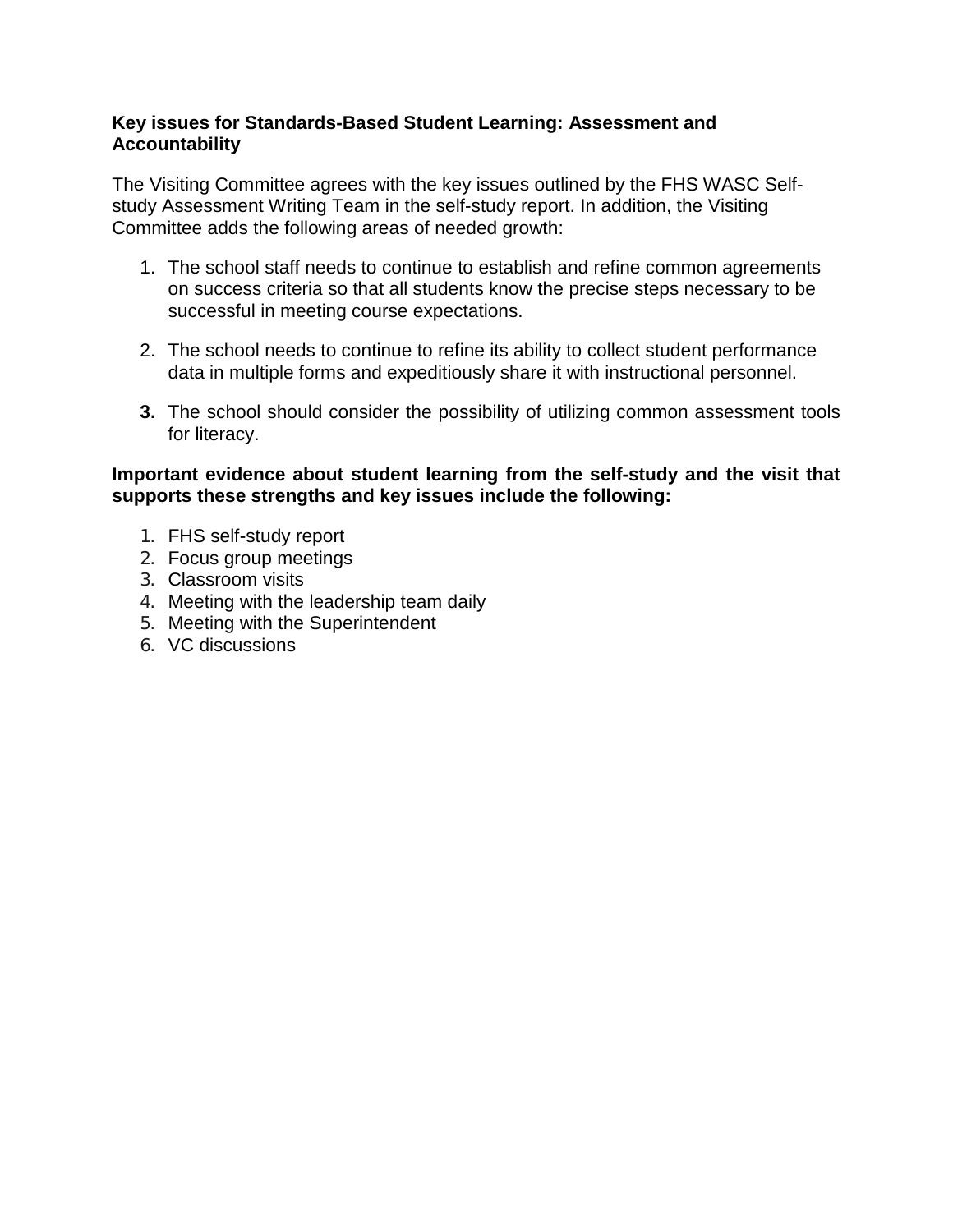### **CATEGORY E. SCHOOL CULTURE AND SUPPORT FOR STUDENT PERSONAL AND ACADEMIC GROWTH**

### **Parent and Community Engagement Criterion**

FHS strives to involve families, business/industry partners and members of the community in the teaching and learning process. This involvement is critical to meeting the needs of the at-risk student population.

### **Family Involvement**

FHS provides parents/guardians with opportunities to collaborate and be involved with the education provided at FHS is a priority. Parent interaction at FHS occurs in several ways throughout the year and is addressed in the following. It is a collaborative effort for family/guardian involvement and school and community organizations. This collaboration/interaction is done with an emphasis on kindness, respect and value towards all stakeholders. This is still a challenge for the school.

**Back to School Night:** To begin the school year, parents are invited to campus at FHS in the evening to meet teachers, counselors, administrators and staff. Explanation of the mission of FHS and the expectations from teachers and administration is clearly expressed.

**Open House:** In the spring, parents are invited to campus at FHS. Discussion of classroom norms, grade status and reporting out on current progress occurs with parents and students. Student projects and work samples are available for review when possible.

**School Site Council Meetings (SSC):** The SSC meets bi-monthly to discuss the academic, social and site budgetary direction of the school. Present at the SSC meetings are students, parents, teachers, classified staff and administrators.

**English Learner Advisory Committee (ELAC) Meeting:** The ELAC meets bi-monthly, following the SSC meeting, to discuss the academic, social, and site budgetary concerns for English Language Learners (ELL). The ELAC consists of students, parents, and classified and certificated staff and administration.

**LCAP Meetings:** Parents and students are invited to be a part of the process of developing strategies for budget allocations from the site and district level that improve the learning environment and school culture at FHS.

**SARB:** Monthly meetings are held with the attendance advisor, dean of students, SRO, probation officer, district attorney and county nurse to meet with students and parents regarding the causes of truancy and improving attendance in the future.

**District Wide College and Career Fair:** In the spring, all OUHSD College and Career Technicians organize a districtwide College & Career Expo. The event is hosted by the Oxnard Rotary Club at the Oxnard Performing Arts Center. There are over 100 employers, representing 15 career sectors. In addition to post-secondary options, students can attend "Soft Skills" workshops on topics such as interviewing techniques and résumé writing. Students have the opportunity to interact with and interview local business professionals for their future college and career choices.

**People's Choice Awards:** Each year in the spring, students are nominated by teachers and staff for excellence and/or improvement at school. The nominating teachers and staff members write a summary of why they selected their student and the summary is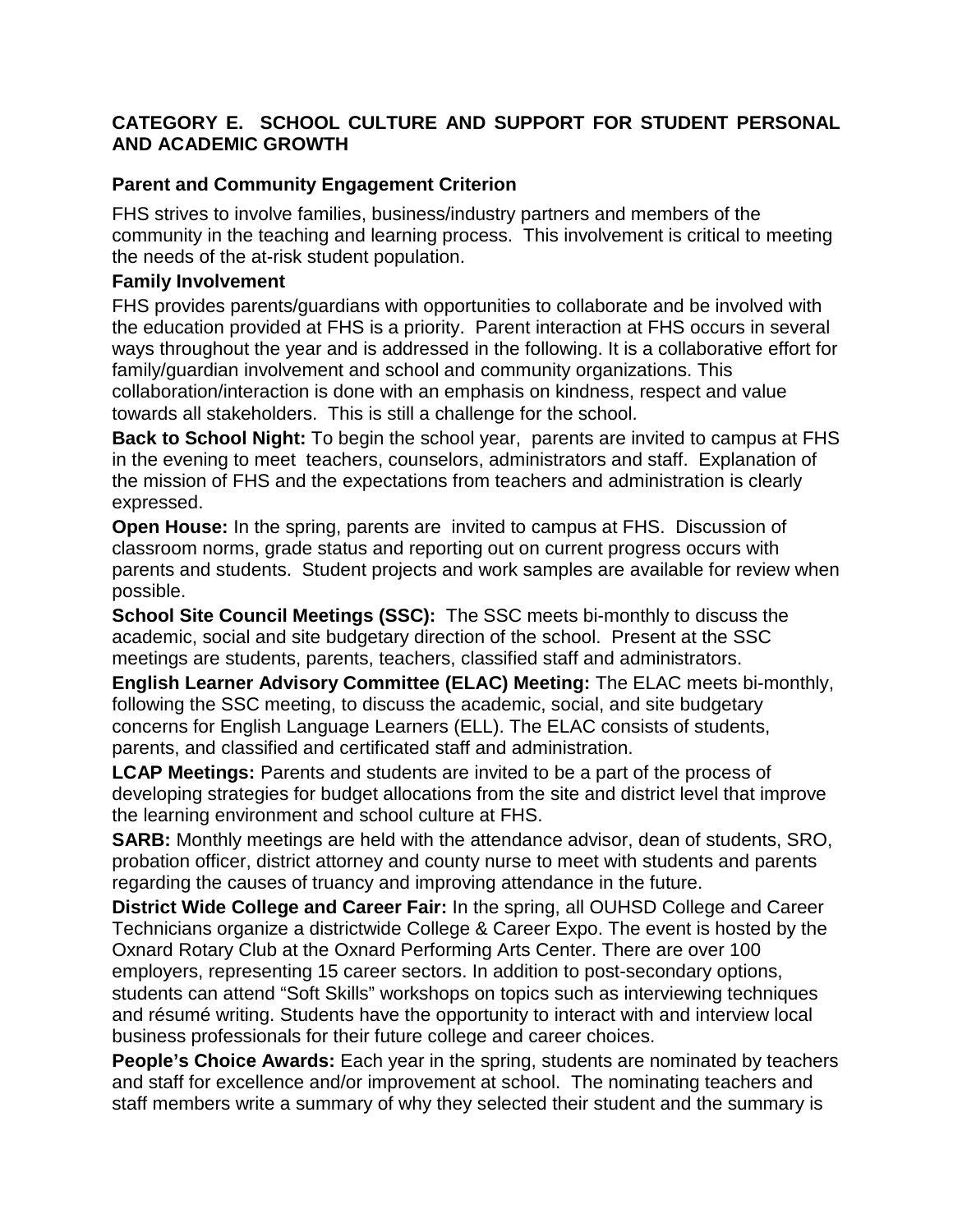printed in a formal program for an evening awards night. A catered dinner is served to students and their families and all students are awarded a framed certificate on stage with the school principal.

**Parent Workshops:** Parent workshops are offered alternating in the evening and during the day to accommodate differing parent schedules. Parent workshop topics include, drug awareness, anxiety, vaping and depression and developing and maintaining positive relationships with teens.

**Student/Parent Financial Aid Workshops:** Financial Aid workshops are offered during the day and evening during the application period, December through February. Local community college financial aid representatives and school staff are present to answer questions and assist with properly completing the FAFSA and the DREAM Act applications.

Personalized Postcards: Personalized postcards are mailed home by teachers to students that are doing well or making improvement in the class.

#### **Business/Industry Involvement**

FHS offers many opportunities for students to participate in various classes and clubs. Guest speakers from various professions and outside agencies engage the students in thinking of future goals as well as applying the goals to their present academic situation. Currently, FHS has one CEC class on campus, medical terminology, as well as dual enrollment CEC classes after school in auto mechanics, entrepreneur and make-up for film and TV. The Leo's Club has weekly meetings with Lion advisors from the community and requires members to work with Lions: fundraising booths, community service activities as well with several community agencies.

#### **Community Involvement**

FHS is connected with the various social clubs in the area. These include the Optimists of Camarillo, Lions and Rotary who celebrate the students through awards and recognition dinners, as well as the Kiwanis, and the FAAC (Filipino-American Association of Camarillo) who offer annual scholarships. FHS's ASB connects with the community through blood drive competitions, coordinated through United Blood Services. FHS won 1st place in annual blood donations for its size the last two years. Sports tournaments are held annually with the other alternative school sites in the county. The fall tournament is flag football and the spring tournament is basketball.

In addition to community agencies, Frontier has a strong relationship with the Ventura County Community College District. Representatives from the three campuses (Oxnard, Ventura, and Moorpark College) visit FHS throughout the school year to present o topics ranging from college planning and student services to financial aid. Additionally, FHS students attend registration events at Oxnard and Ventura colleges for first-time applications to the college and college programs.

FHS students have the opportunity to enroll into the district's after school law academy which provides a five-credit course presented through the Ventura County Sherriff's offices. Through the process of this course, relationships and community collaboration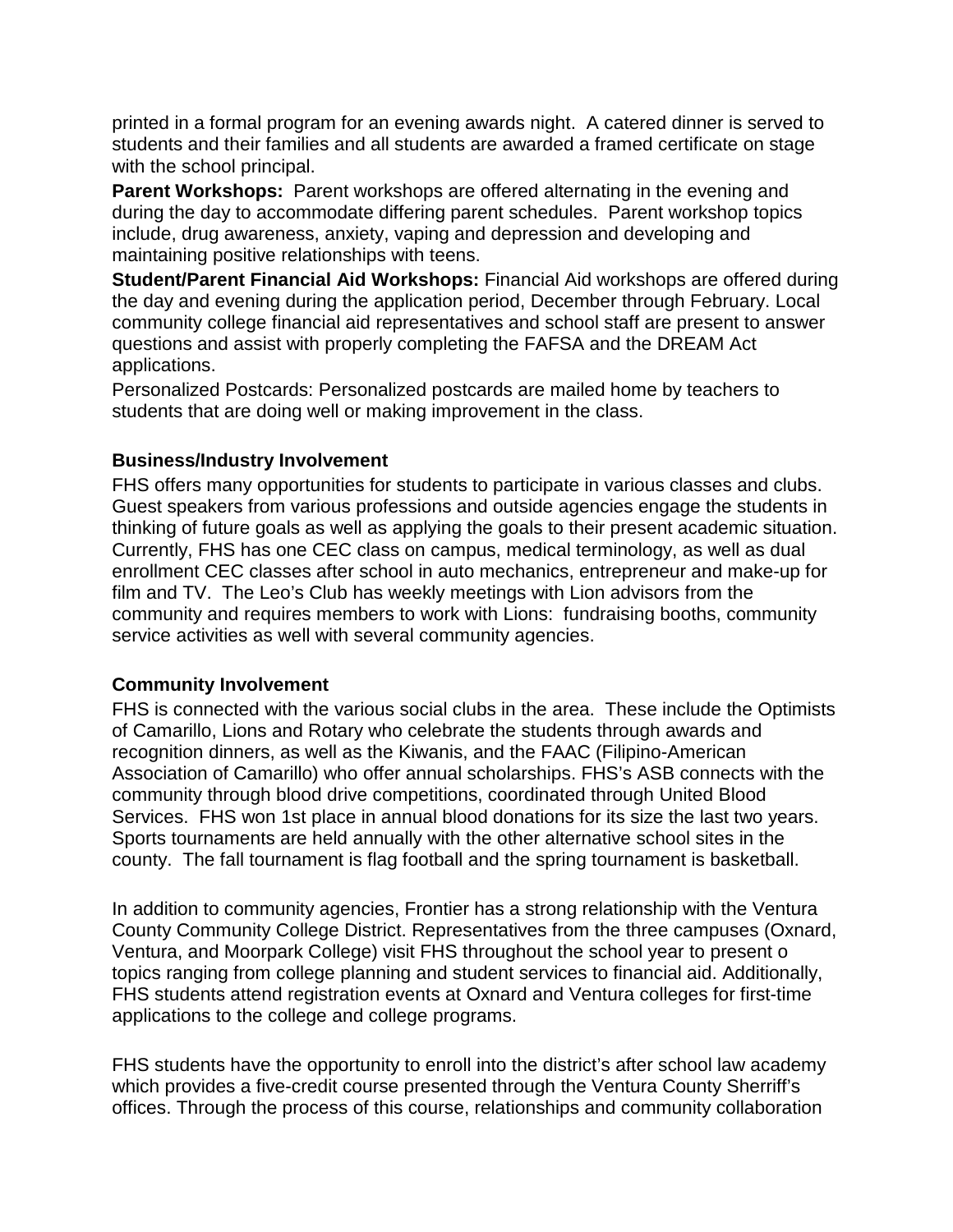is established within the culture of FHS as well as the students' relationships with Law enforcement.

Motivational support is provided to students via guest speakers that visit the campus with the goal of inspiring students to do their best. Other guest speakers speak with FHS students regarding career awareness and the fundamental skills necessary to be successful post high school. Motivational and career-based speakers come from the fields of entertainment, athletics, law and fire/rescue. Career based classes are available through the VCOE CEC located directly across the street from FHS as well as on campus at FHS. The CEC cooperates with FHS to accommodate their students' schedules.

Partnerships between FHS and the local community colleges appear to have been strengthened over the past two years. College application workshops and community college campus visits are part of the student calendar as FHS strives to ensure every graduating senior completes a college application. Financial aid workshops are hosted on the FHS campus to provide students and families with the opportunity to complete financial aid applications in a small setting for personalized attention. Workshops generally include at least one school counselor and community college representatives that assist with all aspects of the college and financial aid application processes in Spanish and English languages.

#### **School Environment Criterion**

FHS clearly provides a safe, clean, and orderly environment through the use of daily practices and specific procedures. Consistency in the use of these tools is critical to their success.

To set the tone each and every day, as buses arrive on FHS campus, the students are greeted by a staff member(s) and checked for appropriate clothing and hats. As students arrive on campus, most teachers are at the door of their classrooms greeting students; PBIS one liners of "walk and talk" are employed to encourage student to quickly get to class.

Safety can be defined in many ways, as physical, medical, mental and social. There are many examples of how student/campus safety is addressed at FHS. Students must sign several forms/contracts during their orientations process: an internet use form, Random Wandering of Classes, K-9 Searches, use of Catapult and Referral Process. Along with Support Groups (drug and alcohol, anger management, teen issues), Red Ribbon Week, Guest Speakers, Peer Resource, students organize and disburse information to the school. School wide bullying project done by Peer Resource Students, Law Enforcement class teaching topics including hate speech, conflict resolution and drug/alcohol abuse, African American Fashion Show promoting diversity and appreciation of other cultures, Distracted Driving Workshop "Street Smart" S.A.F.E., "Kick Ash" Program anti-smoking, " Straight Up" Program anti-alcohol, and guest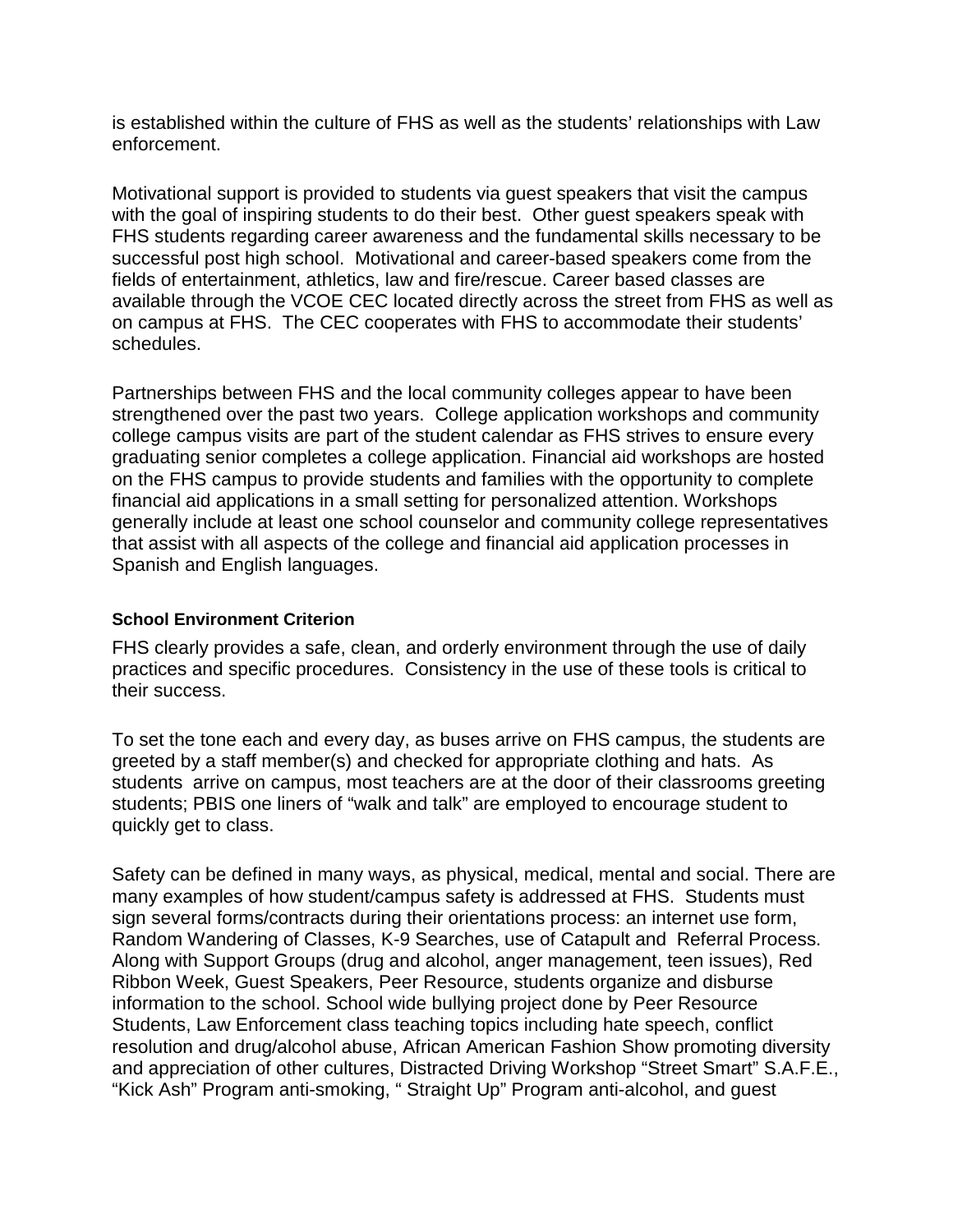speakers for suicide prevention. Students at FHS have a good relationship with the maintenance staff at the school. Students show respect for their environment in keeping it clean and following rules of picking up after themselves.

Poor academics and behavior are commonly associated with students referred to continuation high schools, but high expectations for positive academic results and behavior are fundamental to the success of FHS.

Students and parents/guardians are required to attend an initial orientation prior to their students' first day. This is where all expectations, rules and procedures are explained in detail. Orientations are held in both English and Spanish.

PBIS is a concept that guides the approach to creating a positive school atmosphere as well as instructional strategies at FHS. The PBIS team is made up of eight teachers and the administration at FHS. Continuous effort and attention are given to making FHS a more positive, supportive and encouraging environment.

For the first time in the history of the OUHSD, all eleventh-grade students district wide were given the PSAT in the fall and SAT in the spring at no charge. It was reported that the students at FHS shared out in a dialogue session with FHS administration that being included in the PSAT and SAT testing was a source of pride and communicated belief in them as students.

ASB lunch activities provide a fun atmosphere that resembles the type of activities seen at comprehensive high schools. Examples of ASB lunchtime activities include heritage celebrations, spirit weeks, school wide contests, music, prizes, games, volleyball and sports tournament sponsorship. ASB celebrates perfect attendance monthly throughout each trimester and uses a program called Renaissance which celebrates with bronze, silver, gold and platinum commendation/categories. ASB is responsible for supporting school functions, such as Back to School Night, Open House, and People's Choice as well as the FHS Car Show and other activities/fundraisers.

#### **Personal and Academic Student Support Criterion**

FHS provides each student with multiple layers of personalized support services. Students have daily access to school counselors, a transition teacher, part-time school psychologist, intervention specialist, and a part-time school nurse. In addition, FHS has a full-time School Resource Officer (SRO).

When a student is found to need additional support, a student study team (SST) meeting is held and educational needs and goals are discussed. If additional supports are needed, a referral is made for these students. The supports can include school psychologist assessment (IEP/504), meeting with school nurse, meeting with Intervention Specialist Counselor, and/or participation in Group and Individual Counseling services on the FHS campus.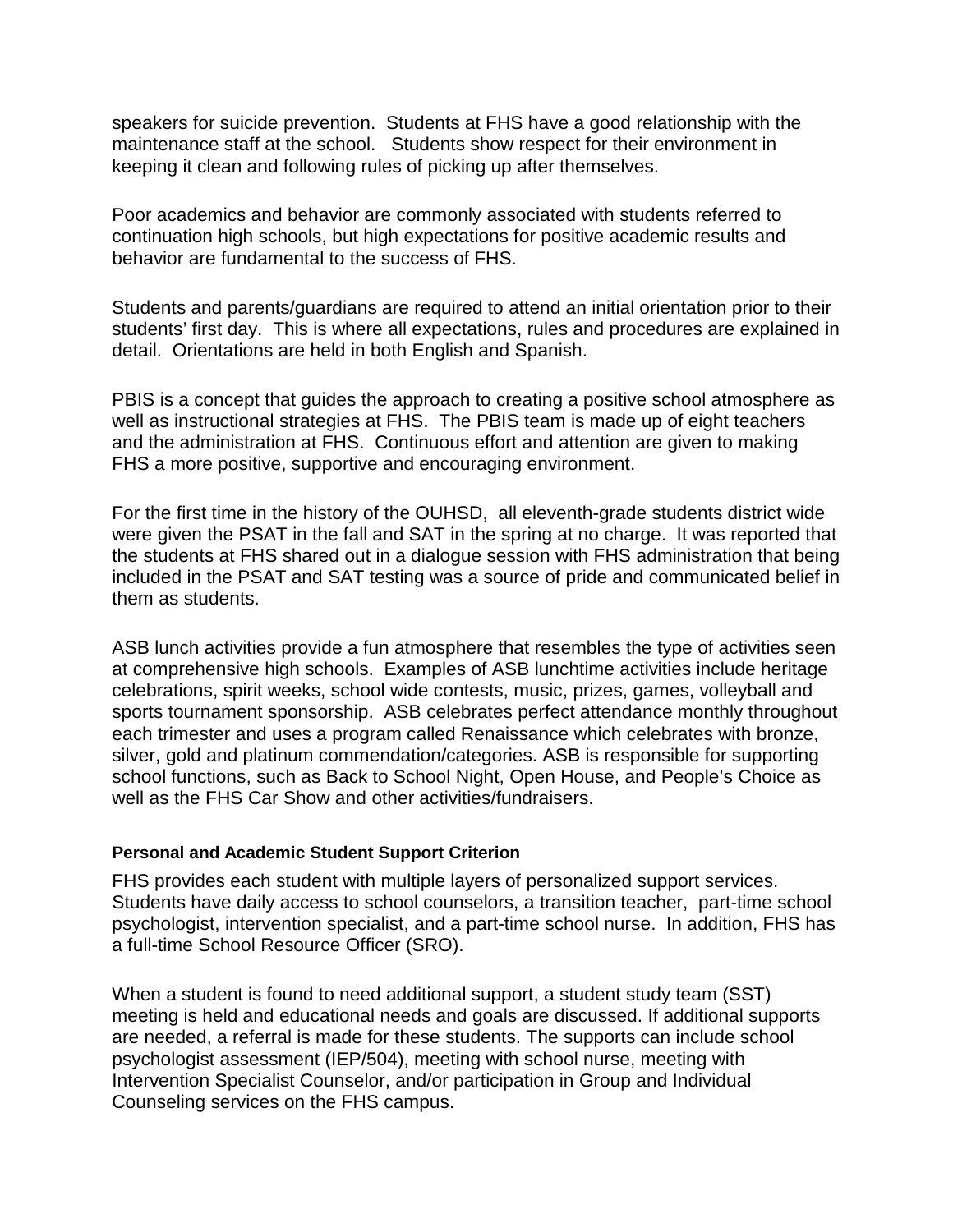FHS accommodates a wide variety of student capabilities and personalities. Students are given the opportunity to form relationships with a specific teacher and their peers in a fifteen-minute home room period each day. There is a significant level of teacher involvement, not only in-home room, but across the curriculum that taps into the challenges and struggles students may face and makes efforts to assist in overcoming those challenges and struggles.

The faculty and staff at FHS are dedicated to establishing a school and classroom culture rooted in the principles of PBIS. Positivity and respect are emphasized to all stakeholders. To maintain the trust of all stakeholders, the faculty and staff at FHS seeks to find an appropriate balance between attempting to deliver a rigorous curriculum and maintaining high expectations.

FHS has a School Parent Support Facilitator which serves for one year under the direct supervision of the principal. This individual serves as a family advocate: perform community outreach, coordinate parent workshops and events. The Parent Facilitator communicates to parents about upcoming parent events by conducting outreach such as personal phone calls, email, website notification, contributing to the school's Friday update and parent newsletter, school site parent meetings, and sending flyers home. They also disseminate information regarding community resources and health and social services for students and families.

An additional member of the counseling team was hired at FHS at the start of the fall of 2018. The title of this counselor is an *Intervention Specialist.* Thess task is to focus on student needs that include academic and behavioral interventions, crises, and 504 plans.

FHS has a TOSA that serves as the Transition teacher. The Teacher on Special Assignment has knowledge of academics and intervention, credit recovery, law pertaining to McKinney-Vento/foster youth, and PBIS strategies. She facilitates the new student transition program at FHS. The position will work closely with high needs student population. At mid-term enrollment, provide individual instruction while assessing student's needs both social/emotional and academic while providing appropriate interventions.

The FHS counselors offer guidance through multi-tiered offerings, which include academic, personal, social, emotional, and college-to-career planning. Parents are provided with educational and long-range planning to ensure a positive learning environment. Parents are connected to the FHS MyVUE portal where online access to student attendance and academic progress is documented. In addition, information and events for community agencies, CEC, Adult School and Community College enrollment is provided.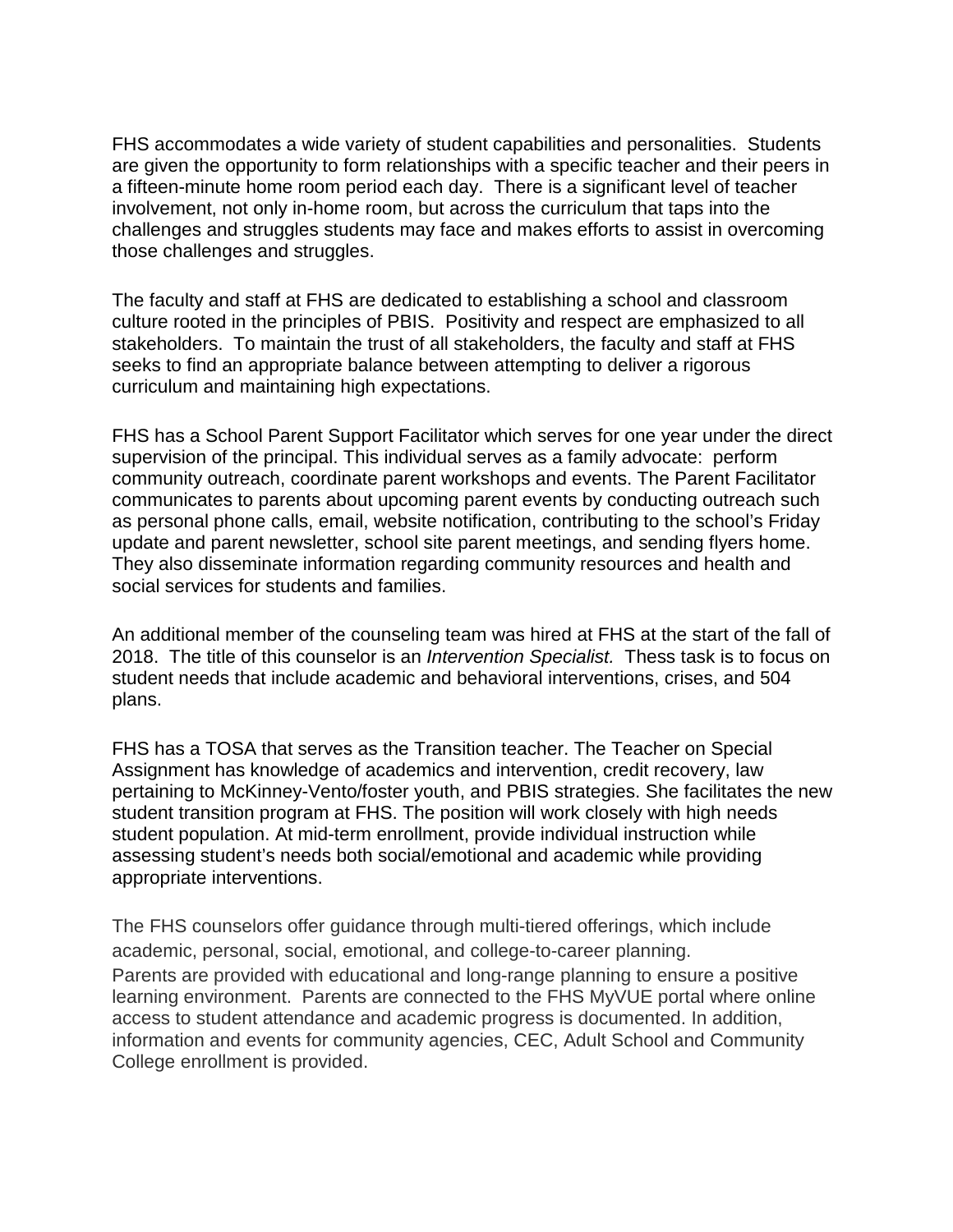Referral Process to FHS is through OUHSD Student Support Services/Ed Services and has created an Alternative Placement Committee (APC). The committee is comprised of one Assistant Principal/site designee from each school site. The committee screens, approves or denies enrollment to FHS and provides feedback to schools regarding alternative placement requests. The committee reviews appropriateness of each request.

Special education services are provided to all students that qualify. Each student with an IEP has a dedicated case manager and placements are made in SDC and RSP class settings.

Every student at FHS works with a counselor to address social/emotional needs, academics and college/career counseling. There is a part-time special programs counselor and an intervention counselor/Specialist. Counselors works with at risk youth to focus on social/emotional needs and response to crisis situations. Individual and group counseling is coordinated with outside counseling professionals by the intervention specialist. Academic interventions are also a focus. Students are connected to outside agencies when the level of need is determined to require tier 3 interventions. In addition, administration and Special Education department work collaboratively to help insure students' emotional and well-being needs are met.

Oxnard College and Ventura College representatives are present at events held at FHS. All students at FHS are encouraged to develop a "Grad Plan" which regularly involves the registration and/or enrollment in college prior to graduating from high school.

### **CATEGORY E: SCHOOL CULTURE AND SUPPORT FOR STUDENT PERSONAL AND ACADEMIC GROWTH**

**Areas of strength for School Culture and Support for Student Personal and Academic Growth (if any):**

- 1. Equitable access and support services are in abundance and available for all FHS students.
- 2. Personalized academic, social/emotional, and vocational support is provided by FHS staff.
- 3. Care, concern, passion and desire on the part of the faculty and staff are evident campus wide.

#### **Key issues for School Culture and Support for Student Personal and Academic Growth (if any):**

**1** District and school explore increasing the counseling staff to meet student needs.

### **Important evidence about student learning from the self-study and the visit that supports these strengths and key issues include the following:**

1. FHS self-study report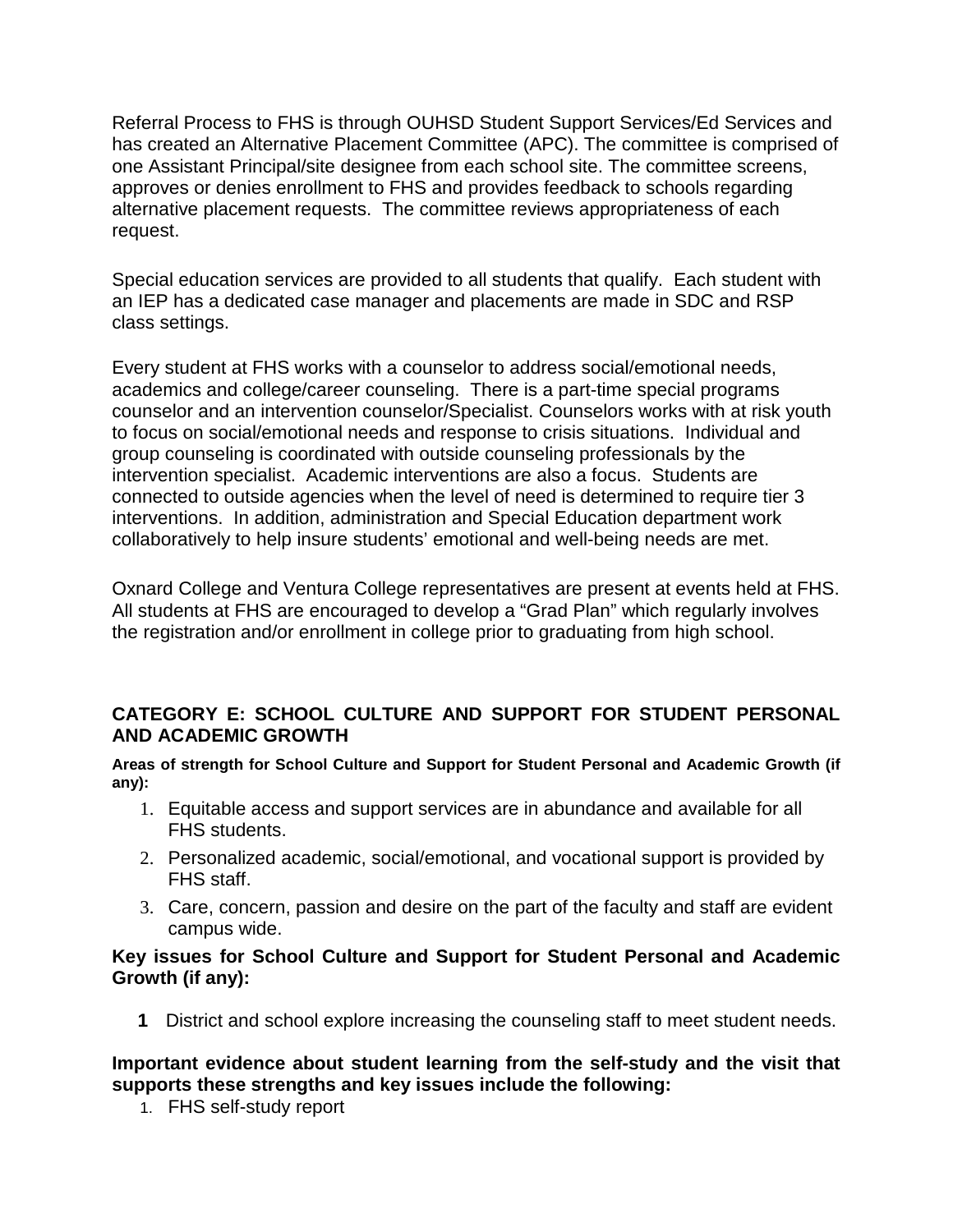- 2. Focus group meetings
- 3. Classroom visits
- 4. Meeting with the leadership team daily
- 5. Meetings with parent/community, student, counselor, classified, SRO and security
- 6. Meeting with the Superintendent
- 7. VC discussions
- 8. Observations while touring the campus daily